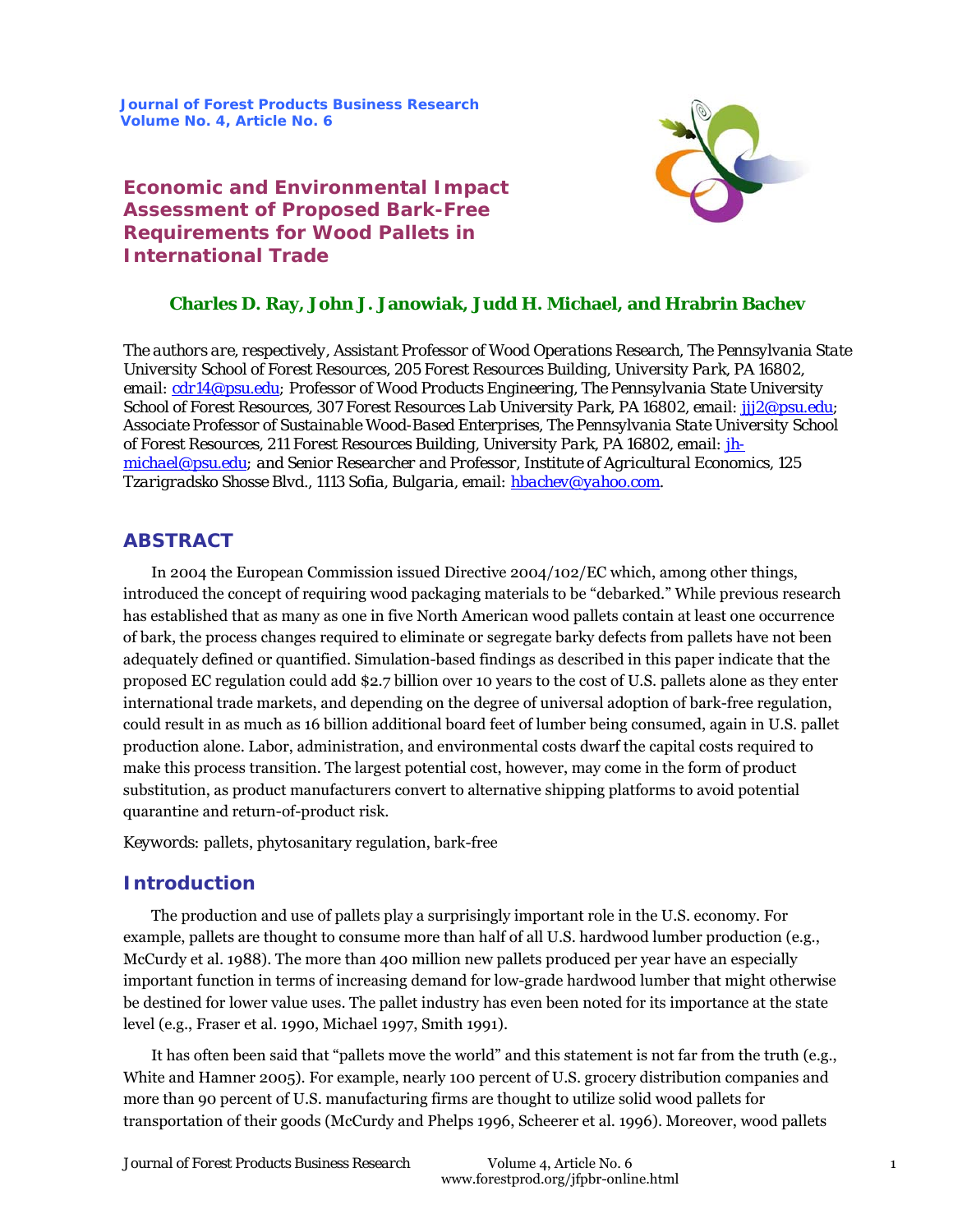have a critical role in transportation of goods being exported from the United States to foreign buyers. Of note is the more than \$75 billion worth of products being shipped annually on wood pallets to the European Union (EU) alone. Not only do these export pallets serve a key economic role in helping to move our products overseas, but they also consume a significant quantity of wood-based materials. Unfortunately, the future of wood pallets as a means for carrying unit loads to the EU is not a bright as it could be. Recent legislation proposed by the European Commission has the potential to drastically reduce the use of wood pallets for exporting to EU countries.

The governance of wood packaging materials used in international trade stems from a series of treaties and regulations. One of the most important is the International Plant Protection Convention (IPPC), which is an international treaty relating to plant health administered by the Food and Agriculture Organization (FAO). FAO established the Interim Commission on Phytosanitary Measures (ICPM) as an interim measure until the New Revised Text of the IPPC comes into force. ICPM published International Standards for Phytosanitary Measures Publication No. 15 (ISPM 15) *Guidelines for Regulating Wood Packaging Material in International Trade* in March 2002 (ICPM 2002). ISPM 15 describes phytosanitary measures to reduce the risk of introduction and/or spread of quarantine pests associated with solid wood packaging materials, including pallets, containers, and dunnage.

After its publication, implementation of ISPM 15 began as approved in its 2002 form. In October 2004, however, the European Commission (EC) issued Directive 2004/102/EC (EU 2004) which put additional restrictions on wood packaging materials related to the raw material composition, specifically, that wood packaging materials be debarked, bark-free, or free of pests in other forms that might be indicated by the physical appearance of the wood itself. The terminology used to describe the concept of debarked wood is varied throughout Directive 2004/102/EC and its predecessor Directive 2000/29/EC, somewhat obscuring the true intent of the EC. With postponement of the proposed directive until January 2009, the latest overview document provided by the EC states simply that "From January 2009, all wood packaging material imported into the EU will have to be debarked" (EU 2006).

Various industries and governmental agencies around the world have interest in determining the impact this directive might have on the wood packaging industry, its customers, and consumers worldwide. Mumford (2002) elucidated the need for proportionate and reasonable response to quarantine regulation in order to fairly, effectively, and efficiently preserve the world's natural resources for future generations without applying undue hardship on current generations. Partly in response to this stated need, and partly to establish a theoretical baseline of potential impact on the total cost of the proposed regulation, this study sought to determine a framework for evaluation of the economic and environmental costs that might be incurred under the most likely scenarios. The objective of the study was to provide contextual detail of the potential implementation costs to U.S. pallet producers and pallet customers for support of international dialogue and implementation of the ultimate regulation.

## **Literature Review**

The number of sawmills that typically produce low-grade lumber for the pallet industry and smaller mills that produce less than 5 million board feet of lumber per year has decreased in recent years (Luppold 2005). In addition competing markets for low-grade lumber, especially from overseas wood products industries and the domestic railroad tie industry, has created the most competitive pallet lumber market in history (Brindley and Brindley 2004). The concentration of lumber production in fewer, large mills has been correlated with increasing stumpage and log prices (Luppold 1996). In particular, the hardwood market could be expected to feel price pressure from any increase in grade specification for pallet lumber, as pallet production consumes an estimated 40 to 60 percent of all hardwood lumber produced in the United States (Christoforo et al. 1994). Partially offsetting the additional demand for the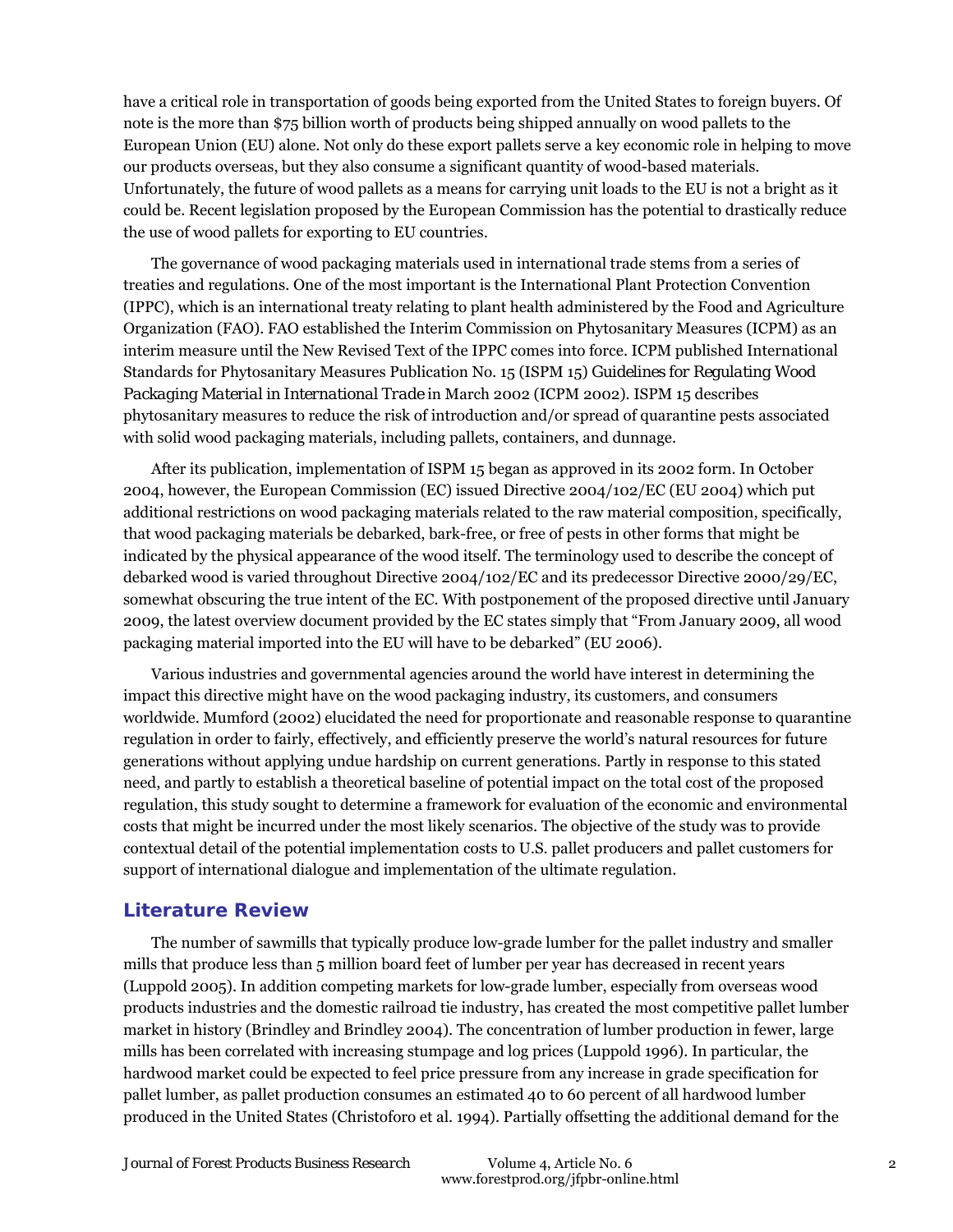lower grade resource is its availability in the changing forest composition as higher quality oak, cherry, and hard maple is replaced by increasing soft maple stocks. The overall average grade of lumber produced from the North American forest may decrease to the benefit of the pallet industry (Luppold 2003).

Pallet production has a much smaller impact on the softwood market. The total volume of softwood lumber and cants produced in the United States in 1995 was 32.2 billion board feet versus 11.9 billion board feet of hardwood lumber and cants (Pease et al. 1996). That year, pallet production consumed an equivalent of only 5.6 percent of the softwood production versus 38 percent of the total hardwood production (Bush et al. 1997). Pallet stock production is considered an insignificant by-product for most large softwood lumber operations, while it is a significant co-product for most hardwood lumber operations. Although no references are available for specific overall lumber market impact by pallet lumber consumption, numerous commentators focus on the hardwood markets when discussing pallet lumber (e.g., Bush et al. 1997, Brindley and Brindley 2004, Christoforo et al. 1994).

The proposed EU bark-free regulations are expected to have the greatest effect on those countries using large amounts of wood pallets as logistical unit-load platforms. The United States clearly is one of these countries. Over 90 percent of U.S. manufacturing firms surveyed in 1993 used solid wood pallets (McCurdy and Phelps 1996), and U.S. wood pallet production was surveyed in 1995 at 411 million new units manufactured from more than 6.5 billion board feet of hardwood and softwood lumber (Reddy et al. 1997). The size of the entire in-use wood pallet pool in the United States is more than 4 billion pallets (Ray et al. 2006). From this pallet pool, approximately 60 to 75 million are used directly in trade with the EU each year (Molina-Murillo et al. 2005), and they carry an estimated \$77 billion in trade goods (**Fig. 1**). A further 200,000 or so are sold each year directly to EU manufacturers for their use (Parker 2004). At minimum, these 60 to 75 million pallets would be subject to the proposed EU bark-free pallet regulation. Several major export product manufacturers have hinted that they would require the EU standard for all of their pallets, in order to avoid the logistical problem of maintaining separate pallet inventories (Ray and Deomano 2007). This raises the possibility that the EU standard will become a "de facto" standard imposed on wood pallet production worldwide. Pallet producers are concerned that the magnitude of this impact may cause severe hardship to the worldwide wood pallet industry, perhaps even a gradual elimination of the industry as environmentalists push an agenda to alternative materials (NWPCA 2005a).

Figure 1. Product value by industry sector of U.S. exports to the European Union (source: U.S. Department of Commerce, Harmonized Trade Schedule, 2004 data).

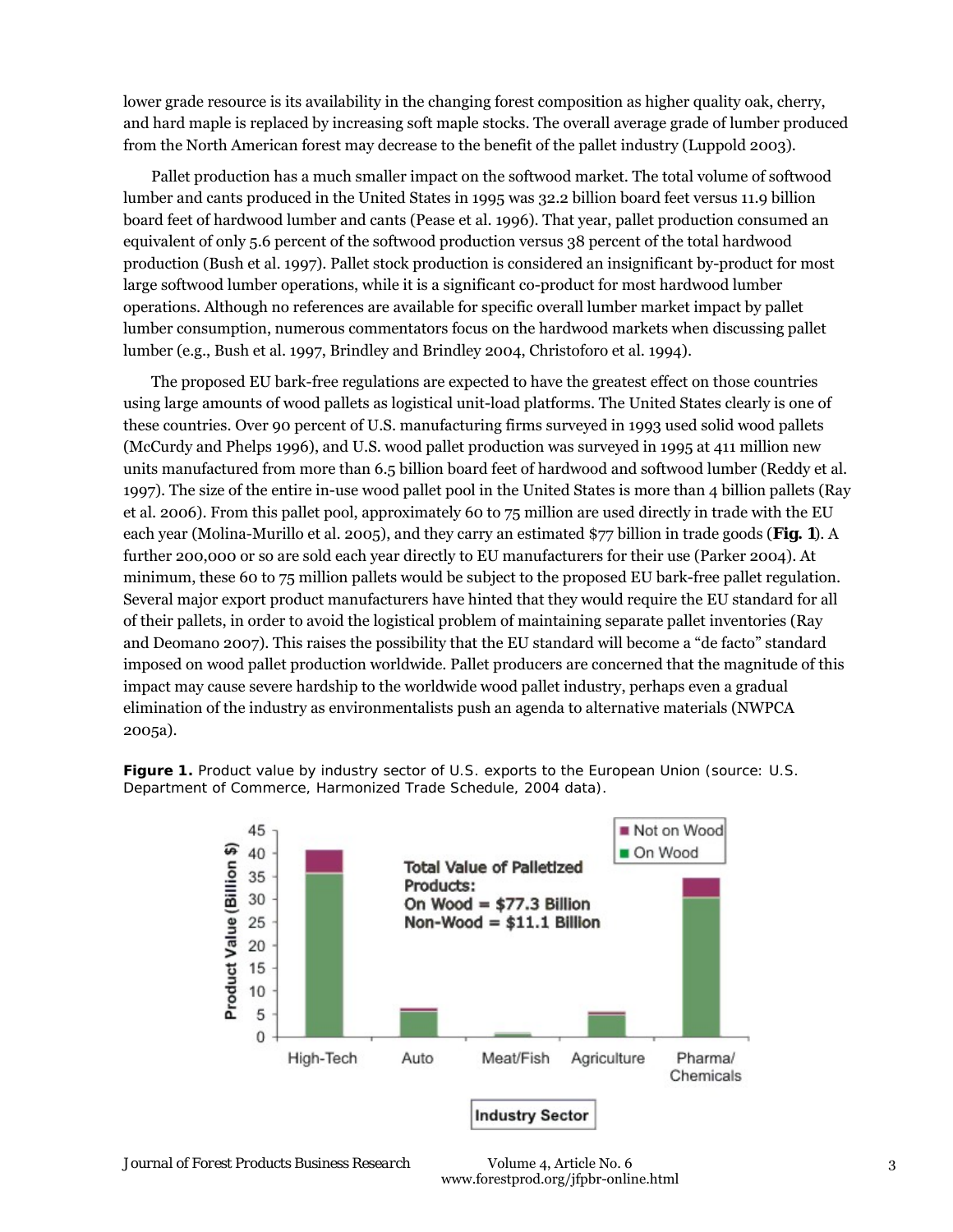EU leadership has taken a hard line on the issue thus far supporting the implementation of the rule as formulated. The Director General for Health and Consumer Protection for the European Commission has stated that "the risk-aversion policy [for the European Union] has been set at zero…" and that "…as regulators we hear all the time that a new regulation will wipe out an industry" (NWPCA 2006). At this point in time, enforcement of the proposed regulation by the EU is due to begin in March of 2009.

Underlying the proposed directive is an interest in reducing environmental risks to the forests of Europe posed by invasive species. Quarantined pest data collected at Australian ports indicated that about 0.3 percent of ISPM-stamped pallets had both insects and bark (IFQRG 2005) and about 0.1 percent were similarly found in a study of six U.S. ports (Haake et al. 2006). The actual amount of expected decrease in environmental risk due to enforcement of "bark-free" regulation is not well established for any specific forest species, geographic region, or inspection protocol (IUFRO 2006, IFQRG 2006), and "infestation of marked wood packaging is rare" (IFQRG 2006). By introducing complex regulation differentiated from the global ISPM 15 standard, the proposed directive may increase the cost of the global trade goods system (NWPCA 2005b) while ignoring the environmental benefits that accrue to utilization of carbonneutral wood pallets (Skog and Nicholson 2000) and the environmental cost in additional wood consumption of required sawing to clear lumber (Araman et al. 2003, Steele 1984, Kuenzi 2002). Furthermore, the introduction of regional modifications to the accepted world phytosanitary standard for wood packaging (ICPM 2002) promises to increase the level of diversity and complexity of pallet standards (Portman 2005). It may also introduce economic inefficiency similar to those stemming from the lack of harmonization of world pallet size standards (Raballand and Aldaz-Carroll 2005).

Of particular concern to the wood packaging industry is the lack of a clear definition of the bark requirement actually targeted by the EC directive. The definitive document, EC Directive 2004/102/EC, refers to six different descriptions of a bark-free state: "stripped of its bark" (9 times); "free of grub holes" (3 times); "debarked" (5 times); "bark-free" (11 times); "roughly squared" (9 times); and "made from debarked round wood" (specifically with respect to wood packaging) (EU 2004). This range of descriptive terminology has led to speculation of the exact definition of the "bark-free" requirement, and the relevant risk associated with any specific definition. In response, the IPPC has initiated an international survey to measure bark occurrence on wood packaging marked as in compliance with ISPM 15 (IPPC 2007). This survey requires participating inspection agencies to measure each occurrence of remnant bark on the pallet.

This may prove to be problematic. Ray (2006) has quantified high levels of alpha-type (**Fig. 2a**) and beta-type (**Fig. 2b**) risk of error in detection of bark occurrences on wood pallets as manufactured in current processes. Confirmed high levels of inspection error would cast doubt on the effectiveness of an inspection protocol and ultimately, the EC directive.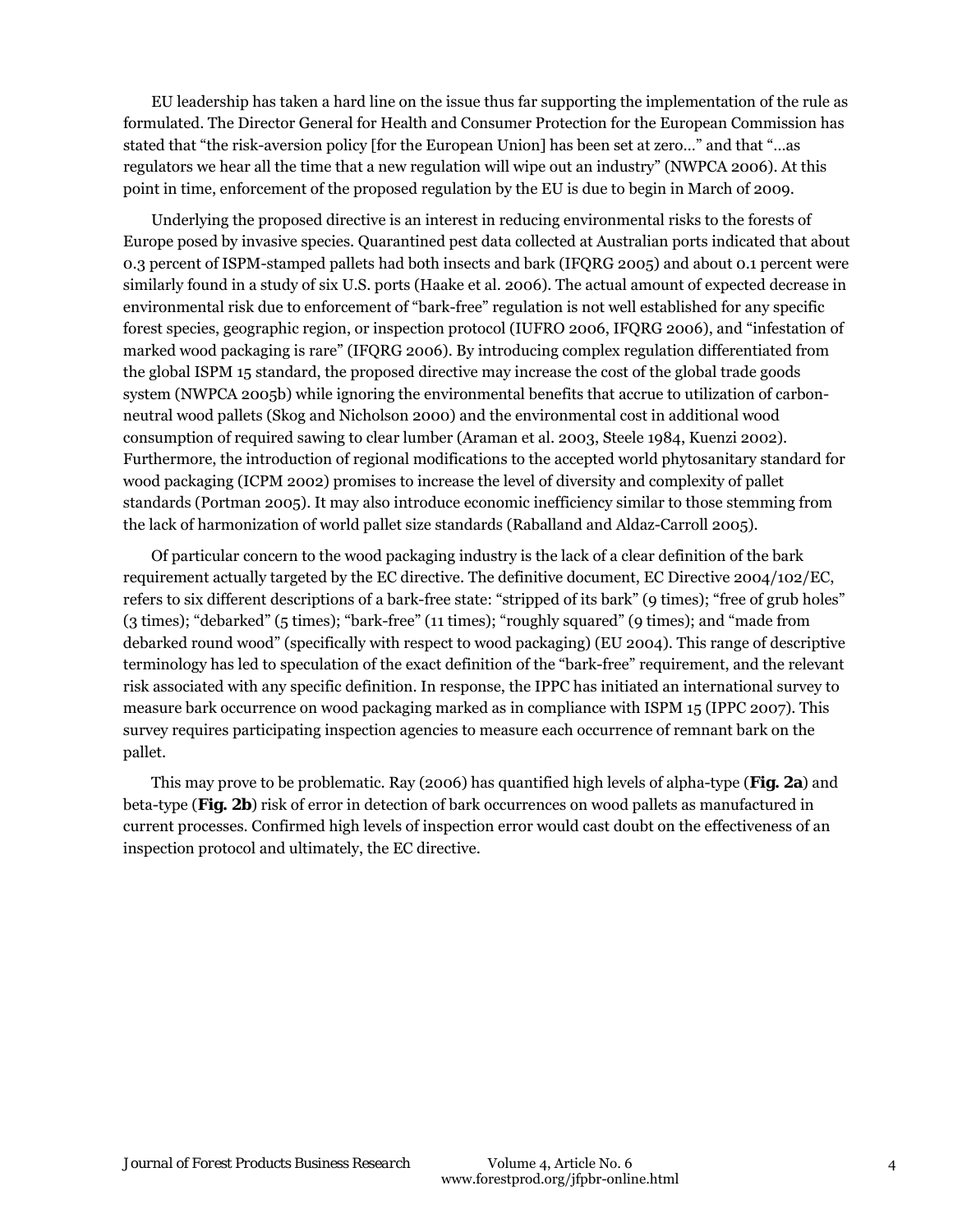**Figure 2a.** Alpha-type error (false positive) in pallet board. Bark-free wane as it typically darkens is difficult to distinguish from a distance from real bark. This example was incorrectly identified by 7 of 20 inspectors as a bark occurrence (from Ray 2006).



**Figure 2b.** Beta-type error (false negative) in pallet board. Bark pocket residing on the bottom of the pallet not visible to inspectors. This pallet was incorrectly passed as "bark-free" by 20 of 20 inspectors (from Ray 2006).



In order to ascertain the potential impact of a bark-free standard, in terms of number of pallets that might be impacted by a "debarking" or "bark-free" requirement, Ray and Deomano (2007) visited 15 sawmills, pallet producers, and pallet customer locations. Bark-occurrence data on pallets in stock was collected from all but two of these locations. In collecting data on the actual occurrences of bark on pallet wood, the data collection methodology of their study initially followed an unofficial standard of a "credit card" size of bark occurrence. But, this concept proved unworkable in actual inspection practice, and they modified their data collection to a scheme deemed reasonable in practice and compliant with the intent of the regulation. **Figure 3** is a summary graphic illustrating the results of inspection of 5,584 solid wood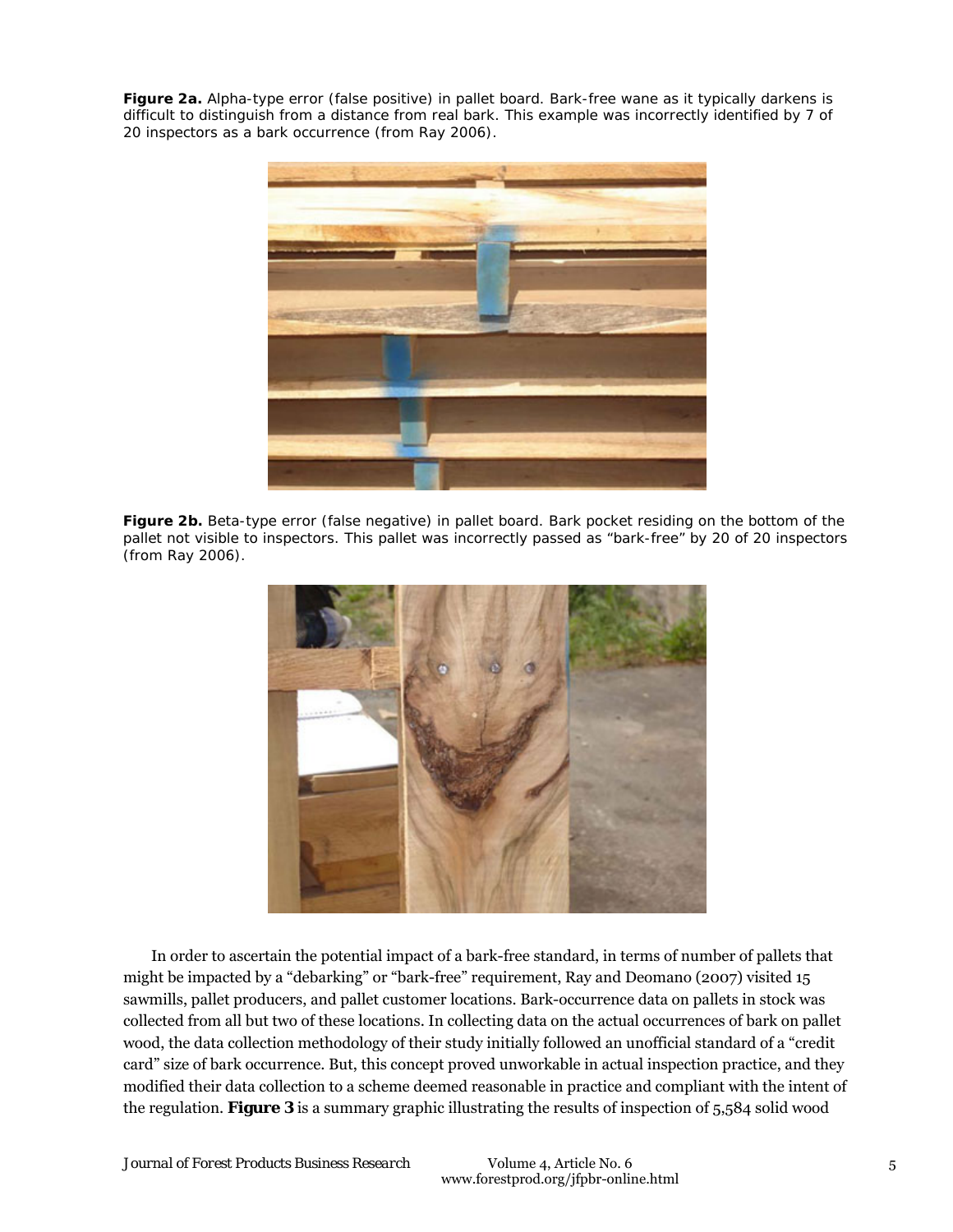pallets and crates. Production facilities were visited in three different geographic regions (Pennsylvania, Ontario, and Washington) to determine whether regional differences in pallet bark populations could be detected. The alphabetic identification of the companies on the x-axis of the figure identify individual companies, and in the case of alphanumeric identifiers, different types of pallets at the same company. At 10 of the pallet production facilities and three of the customer facilities, data was collected on the number of pallets with bark or barky-type defects relative to bark-free pallets. The statistics reflected in **Figure 3** led to the understanding that bark and barky-defect occurrences are quite prevalent on solid wood pallets in North America, even if produced from debarked lumber. The authors conclude that typically one in five pallets and containers produced from solid wood in North America contain at least one occurrence of bark remnant or barky defect.

**Figure 3.** Pallets inspected for bark occurrence by company and whether inspected as stacked or in production (Ray and Deomano 2007).



Unfortunately, an exact specification defining a "bark-free" state is not explicitly stated in 2004/102/EC, and enforcement of the regulation is likely to be varied by geographic and cultural standards. Bark occurrences on the wane portion of lumber, for example, typically have a narrow, triangular shape that abruptly ends where a debarker was effective in removing the bark (**Fig. 4a**). Bark pockets normally appear as long, narrow defects in pallet stringers (**Fig. 4b**) or deckboards (**Fig. 4c**). Other "barky defects" that could be identified as potential pest harbors are commonly found in pallet blocks (**Fig. 4d**), deckboards (**Fig. 4e**), and stringers (**Fig. 4f**) (Ray and Deomano 2007) and are the result of several types of unsound defects commonly found in pallet cants (Araman et al. 2003).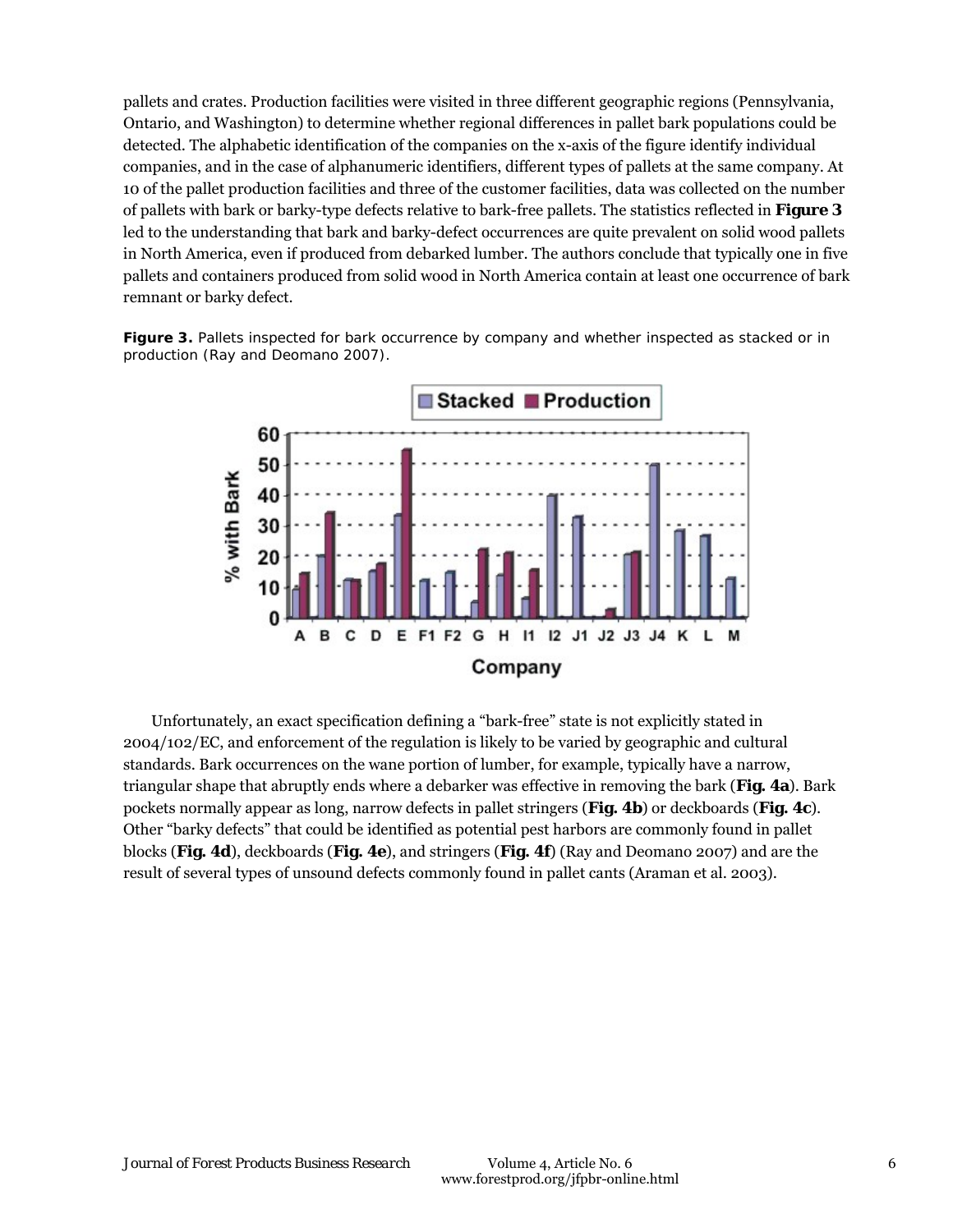Figure 4a through 4f. Typical bark occurrences on pallets (from Ray and Deomano 2007).

**Figure 4a.** Remnant bark on wane after debarking.



Figure 4b. Bark pocket in pallet stringer.



**Figure 4c.** Bark pocket in pallet deckboard.



Figure 4d. "Barky" defect in pallet block.



**Figure 4e.** "Barky" defect in pallet deckboard.



**Figure 4f.** "Barky" defect in pallet stringer.

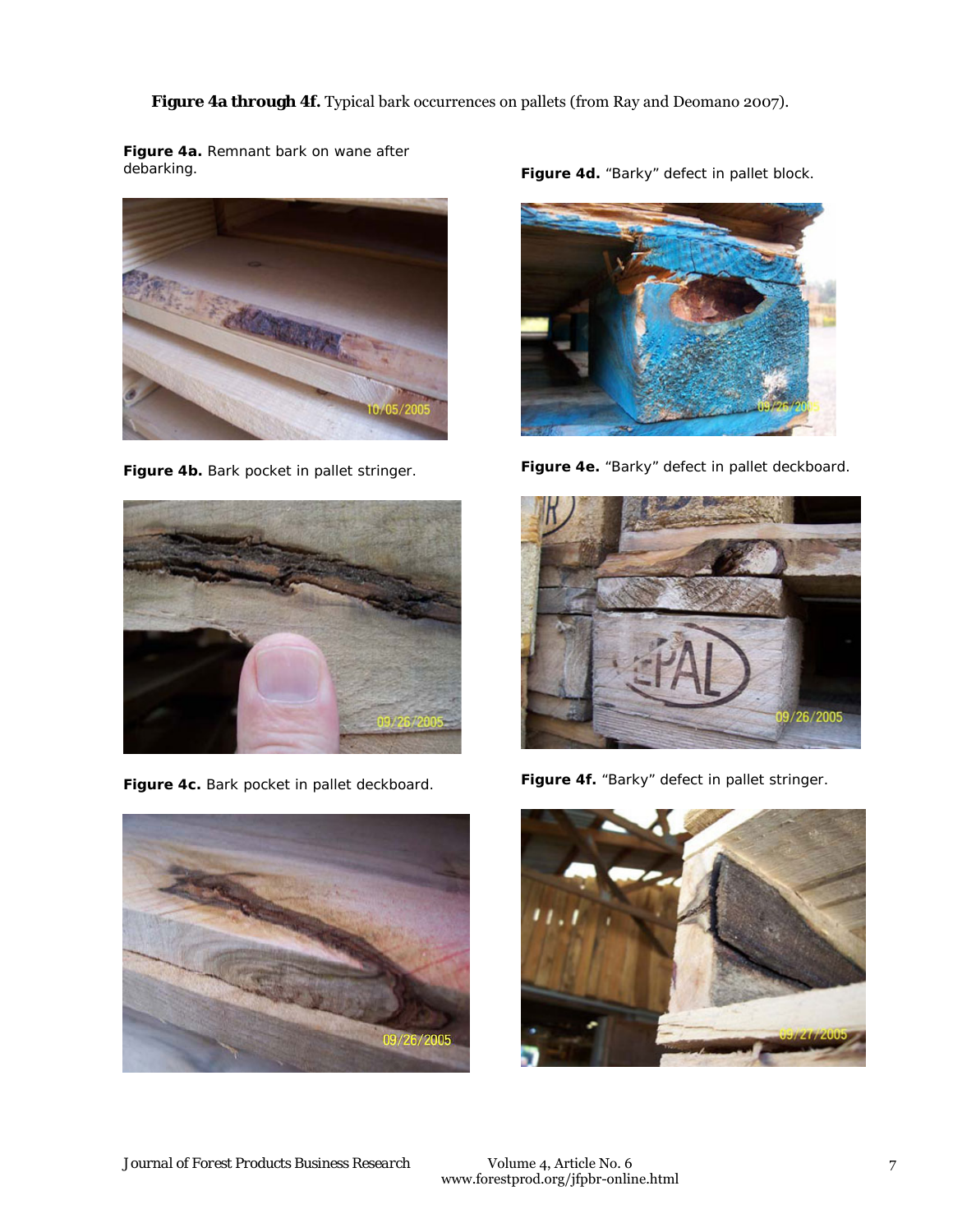#### **Methodology**

Seventy-seven interviews were conducted, in a variety of settings, with people familiar with the workings of both the international phytosanitary standards and the global logistics community. Government officials and industry trade representatives from the EU, Canada, and the United States were surveyed, in most cases through telephone interviews, to establish the relative positions taken by those countries toward the proposed regulation, and to frame the issue for further data collection and analysis. Fifteen pallet producers, suppliers, and customers were visited and interviewed informally to establish the detail necessary for proper analysis of the problem. During these visits, pallet production methods, storage procedures, and shipping standards were reviewed with operational personnel. Cost components (e.g., raw material, labor, processing alternatives, etc.) of these processes were discussed, and the issue of bark-free production was explored with respect to what process changes would necessarily be required. Managers at more than a dozen additional companies using wood pallets for export, representing the food, plastics, and high-tech industries were informally interviewed as to their knowledge of this issue, and their reactions to each of several possible outcomes were noted. For the customer interviews, informality and confidentiality were given a high priority because of pallet suppliers' reluctance to prematurely raise the issue into prominence in the eyes of their customers.

Selection of participating government and trade officials was made through investigation of agencies and organizations most involved in the topic. Selection of the data collection locations was made with pallet industry assistance. In this regard, representatives of the National Wooden Pallet and Container Association (U.S.) and the Canadian Wood Pallet and Container Association targeted and recruited companies for participation in the study.

Having defined the issues surrounding "debarked" or "bark-free" pallets and measured the magnitude of product impact on a representative sample of North American pallet producers, computer modeling techniques were devised (as described in detail in the following section) to quantify the different cost components of bark-free pallet production and simulate them over three possible future scenarios.

The general modeling methodology was to establish production and cost range estimates from the interviewed and cited sources, represent these point estimates and ranges in formulated spreadsheet scenarios of the different investment levels, and generate year-to-year estimates of the various costs. These annual costs were summed over a determined period of 10 years to cover the expected time until the regulatory transition had been concluded to a steady-state. For those variables in the modeled scenarios for which the potential ranges were relatively wide, simulation techniques of generating random numbers from appropriate statistical distributions were used to generate representative averages, which were then plugged into the modeled scenarios. Finally, the calculated value of each scenario was multiplied by its probability and summed, resulting in an expected value (cost) of all of the scenarios combined. This general methodology of modeling events under uncertainty is similar to techniques commonly used in corporate strategic planning and operational analysis (Ray 1998).

#### **Data Collection and Model Formulation**

Data determined necessary to the modeling effort were collected from the sources as summarized in **Table 1**. These data were used to develop sensitivity models to examine three different scenarios.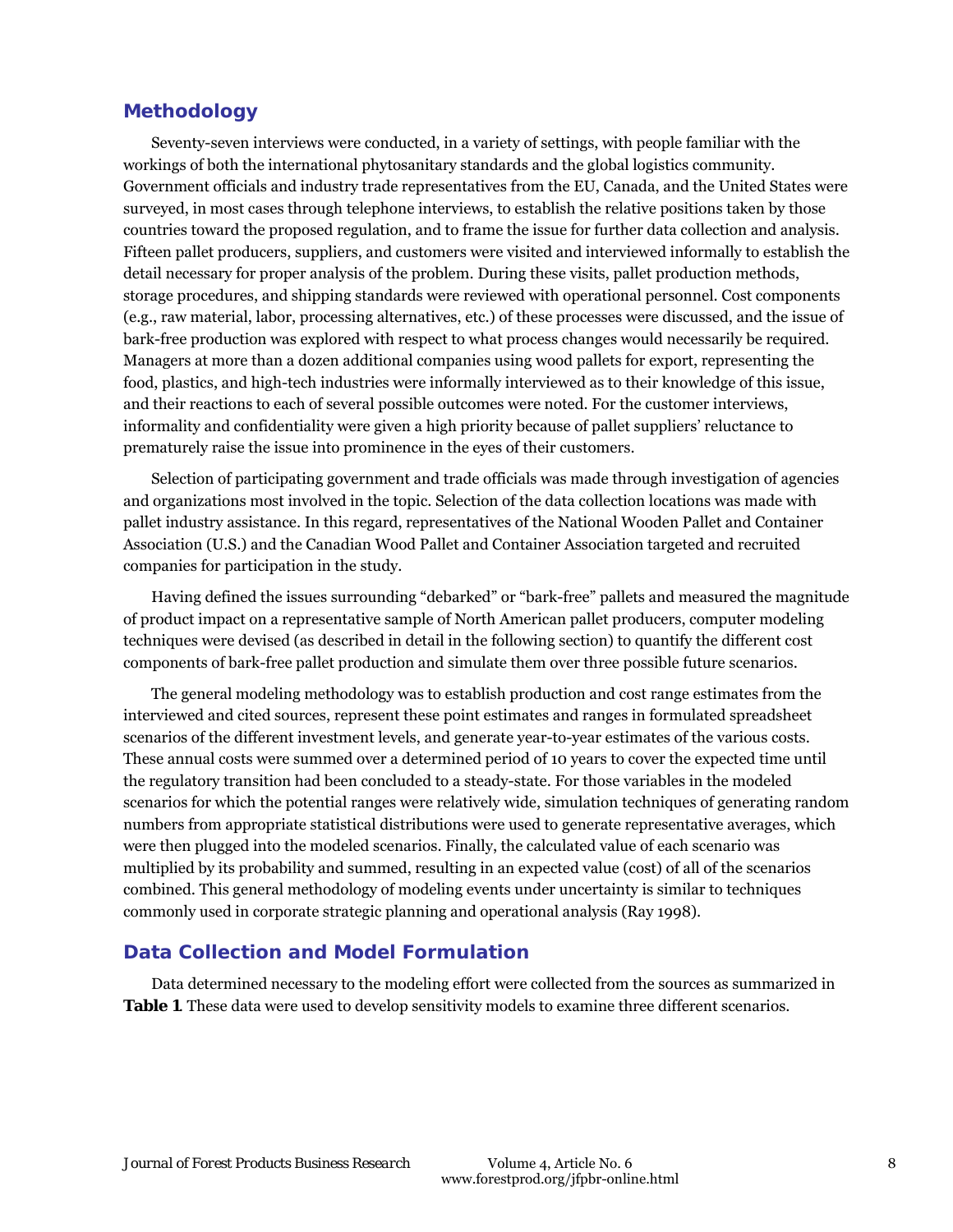**Table 1.** Baseline data used in economic simulation exercise.

| Variable category                                                      | <b>Variable</b>                                                           | Data point<br>estimate or<br>range               | Source                             |
|------------------------------------------------------------------------|---------------------------------------------------------------------------|--------------------------------------------------|------------------------------------|
| Economic impacts                                                       | Total number of pallets produced and recycled<br>(U.S.)                   | 695 million/yr.                                  | <b>NWPCA</b>                       |
|                                                                        | Total number of pallets in use (U.S.)                                     | 4.2 billion                                      | <b>NWPCA</b>                       |
|                                                                        | Total U.S. pallets used for export of products to<br>EU per year          | 63 million                                       | Molina-Murillo<br>et al. (2005)    |
|                                                                        | Value of U.S. pallets sold to EU companies as<br>export pallets           | \$2.726 million                                  | Parker (2004)                      |
|                                                                        | Total number of pallet operations                                         | 2,948                                            | U.S. Bureau of<br>Census           |
|                                                                        | Total number of employees (U.S.)                                          | 51,000                                           | U.S. Bureau of<br>Census           |
|                                                                        | Average employees/operation                                               | 17                                               | Calculated                         |
|                                                                        | Annual pallet industry payroll                                            | \$1.154 billion                                  | U.S. Bureau of<br>Census           |
|                                                                        | Fringe and benefit ratio                                                  | 35% to 55%                                       | Author estimate<br>from interviews |
|                                                                        | Annual pallet industry payroll + fringe and<br>benefits                   | \$1.674 billion                                  | Calculated                         |
|                                                                        | Salary cost per employee to a pallet company                              | \$22,633                                         | U.S. Bureau of<br>Census           |
|                                                                        | Cost per employee w/fringe and benefits                                   | \$32,818                                         | Calculated                         |
|                                                                        | Employee cost per pallet produced (U.S.)<br>without bark-free requirement | \$2.39                                           | Calculated                         |
|                                                                        | Employee cost per pallet produced (U.S.) with<br>bark-free requirement    | \$2.53 to \$2.81                                 | Calculated                         |
|                                                                        | Cost of capital equipment needed to sort out<br>bark $(U.S.$ \$)          | \$0 to \$100,000                                 | Author estimate<br>from interviews |
|                                                                        | Administration cost per "special" pallet                                  | \$0.50                                           | Ray et al. (2006)                  |
| Value of products exported by the<br>U.S. to the EU by industry sector | High Tech                                                                 | \$40.9                                           | U.S. Dept of<br>Commerce           |
| (billion \$ US)                                                        | Auto                                                                      | \$6.3\$                                          | U.S. Dept of<br>Commerce           |
|                                                                        | Meat/Fish                                                                 | \$0.98                                           | U.S. Dept of<br>Commerce           |
|                                                                        | Agriculture                                                               | \$5.465                                          | U.S. Dept of<br>Commerce           |
|                                                                        | Pharmaceuticals/Chemicals                                                 | \$34.8                                           | U.S. Dept of<br>Commerce           |
|                                                                        | % of wood pallets used in the five sectors above                          | 85% to 92%                                       | <b>NWPCA</b>                       |
|                                                                        | % of wood pallets used in High-Tech and<br>Pharmaceuticals/Chemicals only | 25% to 60%                                       | U.S. Dept of<br>Commerce           |
| Environmental cost                                                     | Yield loss for zero wane allowance                                        | Softwood: 5% to<br>8%<br>Hardwood: 18% to<br>30% | Kuenzi (2002)<br>Steele (1984)     |
|                                                                        | Hardwood pallet lumber cost / bf                                          | \$0.34                                           | Phone survey<br>2/15/2006          |
|                                                                        | Softwood pallet lumber cost / bf                                          | \$0.19                                           | Phone survey<br>2/15/2006          |
|                                                                        | Board footage per standard manufactured<br>pallet                         | 20                                               | <b>NWPCA</b>                       |
|                                                                        | Ratio of hardwood/softwood pallets produced                               | 2:1                                              | <b>NWPCA</b>                       |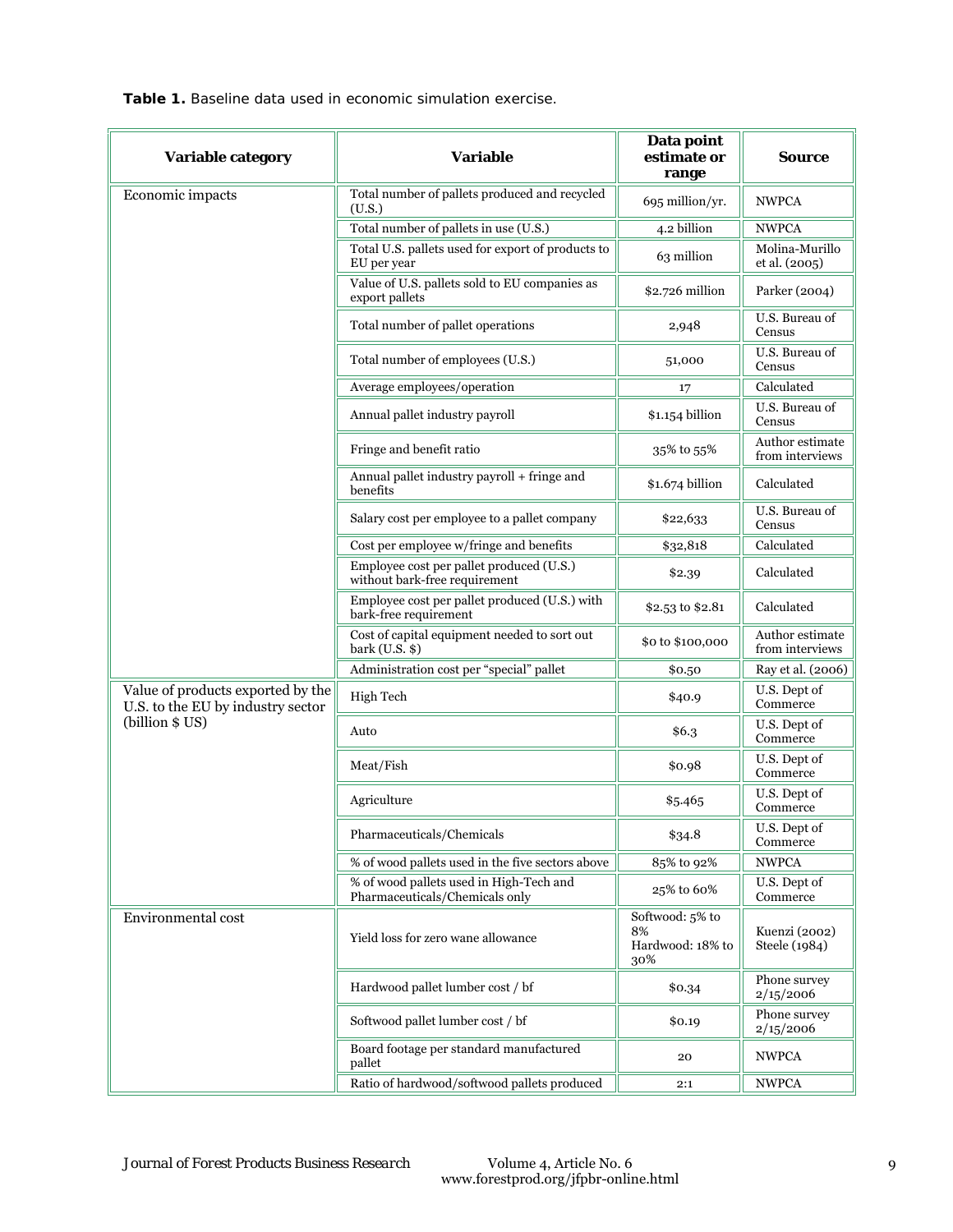#### **Scenario 1 (EU-Only) – Bark-free pallets for EU-export use only**

Under this scenario, the cost of producing the requisite number of bark-free pallets for shipment of U.S. products solely to the EU was examined. Pallets produced for domestic consumption would still be allowed to contain occurrences of remnant bark.

#### **Scenario 2 (Universal) – All U.S. pallet production is forced to conform to bark-free standards over the determined transition period**

This projected scenario is based on potential universal acceptance of the bark-free standard, and pallet customers' preference to avoid separate inventories of European and domestic-use-only pallets.

#### **Scenario 3 (Replacement) – Wood pallets suffer complete market replacement by alternative shipping platform**

This scenario is considered possible because of potential problems that could be incurred at port inspections due to complications of enforcement of the bark-free standard. Since the product value of two major product sectors (high tech and pharmaceuticals/chemicals) is very high relative to the cost of either wood or plastic pallets, it is likely that customers will switch to the more costly plastic platform to avoid detainment or return of product shipments. The relative product value of these sectors is demonstrated in **Figure 1**. Even though these two sectors represent a large percentage of the product value of U.S. exports to the EU, they represent a smaller portion of the pallet usage, resulting in a much higher product value to pallet cost ratio.

One of the first issues to be considered was the terminology used to describe the condition of the targeted pallets. The common terminology centered on "debarked" pallets, or presumably, pallets that had been manufactured from lumber produced from debarked logs. Therefore, much of the cost speculation relegated the problem to only those pallet producers who were using lumber from logs that had not been debarked. Therefore, a common misconception that had arisen in early consideration of the issue was that the total cost was simply the cost incurred by the 15 to 20 percent of the U.S. sawmills operating without debarking equipment (USNR 2005).

Sampling of the representative pallets illustrated in **Figure 3**, however, demonstrated that considerable bark occurrences are also found on "debarked" pallets, due to incomplete efficacy of debarking technology (**Figs. 5a and 5b**) and the ubiquitous presence of other types of barky characteristics of wood (Ray and Deomano 2007). Since significant bark occurrences were found whether the lumber used had been produced from debarked logs or not, the investigation of cost related to eliminating bark from the manufactured pallets turned to examination of sorting techniques versus sawing to clear lumber, or a combination of both.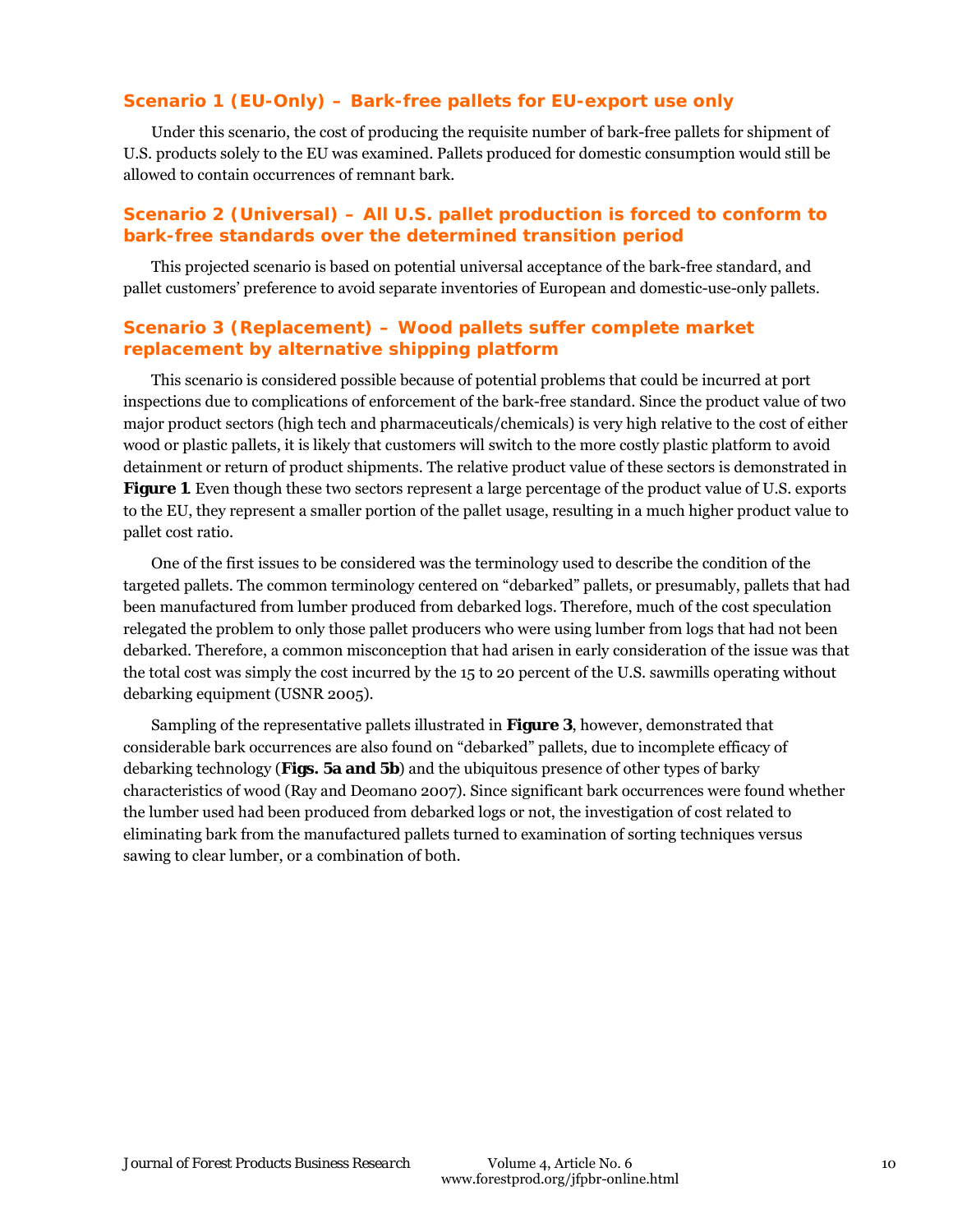**Figure 5a.** Debarked softwood logs from a large sawmill in the U.S. Pacific Northwest.



**Figure 5b.** Bark remnant on hardwood pallet cants in the Northeastern United States.



The realistic options, then, to produce bark-free pallets and containers for export are to sort out bark, and/or to saw to clear surfaces or purchase defect-free lumber. The first option will be referred to as the sorting option; the second options is referred to as yield-reduction options.

## **Calculation of Capital Cost Under Different Sorting Options**

The first cost component modeled was capital cost under different assumptions of capital investment by pallet companies for sortation machinery and solutions. These could include pallet mills sorting out bark or barky defects at one of four stages: in pallet cants, in pallet lumber, in pallet components, or in the pallets themselves. While the actual investment by pallet mills could and would vary widely, we sought to quantify four credible levels of investment and have them act as a representative sample of the actual investment scenario population.

- *Level 1 \$100,000 investment:* this would approximately represent an automatic pallet component sorting process, with computer scanning of pallet stock for barky defect and multiple stacking stations;
- *Level 2 \$50,000 investment:* this would approximately represent automated sorting of manufactured pallets, including a manually operated grading station with pallet-inverter table, and a diverter to dedicated stackers for barky and bark-free pallets;
- *Level 3 \$10,000 investment:* this would approximately represent an in-house process engineering solution to ease manual sortation of the selected type; and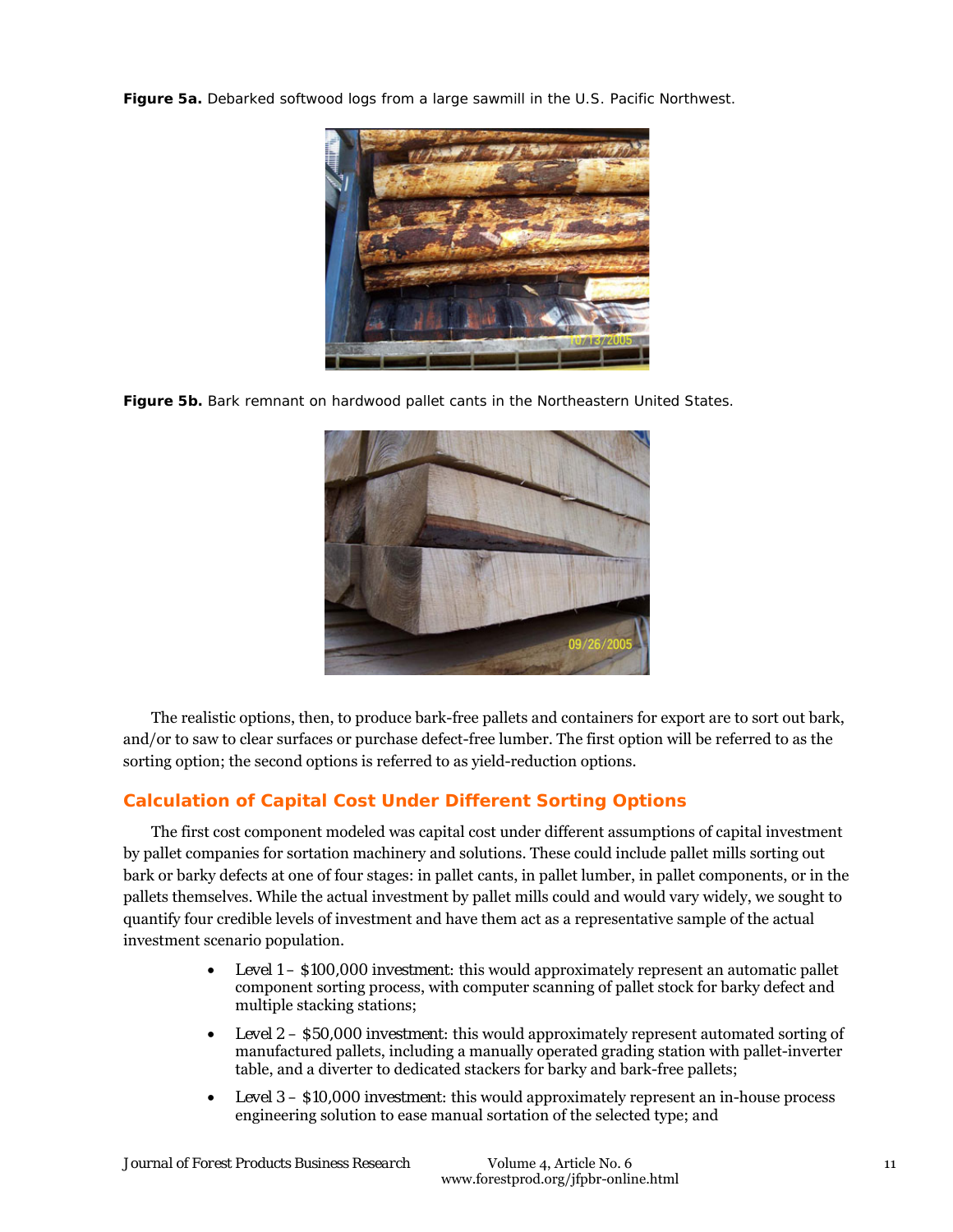• Level  $4 - 50$  investment: this would approximately represent an additional-labor only solution, where sorting is done manually without capital investment.

Calculated capital costs per export pallet are shown in **Table 2** (Scenario 1, EU-Only) and **Table 3** (Scenario 2, Universal). The investment level per mill is explained above. Based on interviews of pallet industry leaders, the number of mills at each investment category for the EU-Only scenario was calculated based on the assumption that two-thirds of the existing pallet mills would make no specific capital investment in producing bark-free pallets within a 10-year time frame, and that the remaining one-third would approach bark-free production strategies at the following percentages: 15 percent of the bark-free investing participants (5% of all pallet mills) would invest at Level 1; 35 percent of the bark-free investing participants (12% of all pallet mills) would invest at Level 2; and the remaining 50 percent of the bark-free investing participants (17% of all pallet mills) would invest at Level 3. It was also assumed that 20 percent of all pallet mills that did not make specific capital investment to produce bark-free pallets (13% of all pallet mills) would still attempt to make bark-free pallets for the EU market, using manual sorting techniques only. The number of mills investing in each of these scenarios was increased incrementally over the bark-free transition period as shown in Equation [**1**]. The total investment was then accumulated as indicated by the rate and investment level of the investing mills.

|       |  |  |  | Table 2. Capital costs of bark-free pallets at differing levels of capital investment for Scenario 1, EU- |  |
|-------|--|--|--|-----------------------------------------------------------------------------------------------------------|--|
| Only. |  |  |  |                                                                                                           |  |

|                                        | <b>Level 1</b> | <b>Level 2</b> | <b>Level 3</b> | <b>Level 4</b> | 10-year totals |
|----------------------------------------|----------------|----------------|----------------|----------------|----------------|
| Investment per mill                    | \$100,000      | \$50,000       | \$10,000       | \$0            |                |
| $\#$ of mills $(\%)$                   | 147(5%)        | 344 (12%)      | 491 (17%)      | 393(13%)       | 1,376 (47%)    |
| Total investment                       | \$14,740,000   | \$17,196,667   | \$4,913,333    | \$0            | \$36,850,000   |
| # export pallets produced per plant/yr | 203,528        | 65,420         | 30,529         | 19,081         |                |
| # export pallets produced              | 165 million    | 124 million    | 83 million     | 41 million     | 412 million    |
| Capital cost per export pallet         | \$0.05         | \$0.08         | \$0.03         | \$0.00         | \$0.05         |

The number of bark-free pallets produced in both **Tables 2 and 3** was calculated as a function of the total number of pallets required, expected productivity of each type of pallet operation at each level of investment, and expected number of operations that will make each level of investment each year of the transition period (Equation [**1**]).

$$
E(\text{\# pallets})_i = \sum_j \frac{\text{Total EU pallets/yr} \times A_i}{\text{\# of plants}_i}
$$
 [1]

where:

Total EU pallets/ $yr = 75$  million (from Molina-Murillo et al. 2005)

 $i = \text{category of investment level} (100,000 - 50,000 - 10,000 - 0)$ 

 $j = year$  of transition period  $(1,2,3,...,10)$ 

A = assumed percentage of demand filled by plants in each category (40%, 30%, 20%, and 10% for Scenario 1; 30%, 30%, 35%, and 5% for Scenario 2)

The resulting calculation shows that in Scenario 1, EU-Only, a total of 412 million bark-free pallets will be produced over a 10-year transition period, far fewer than the current demand rate of 750 million for 10 years. This occurs because less than full production of bark-free pallets is achieved until the full number of companies required to fill production make the bark-free process transition. For the model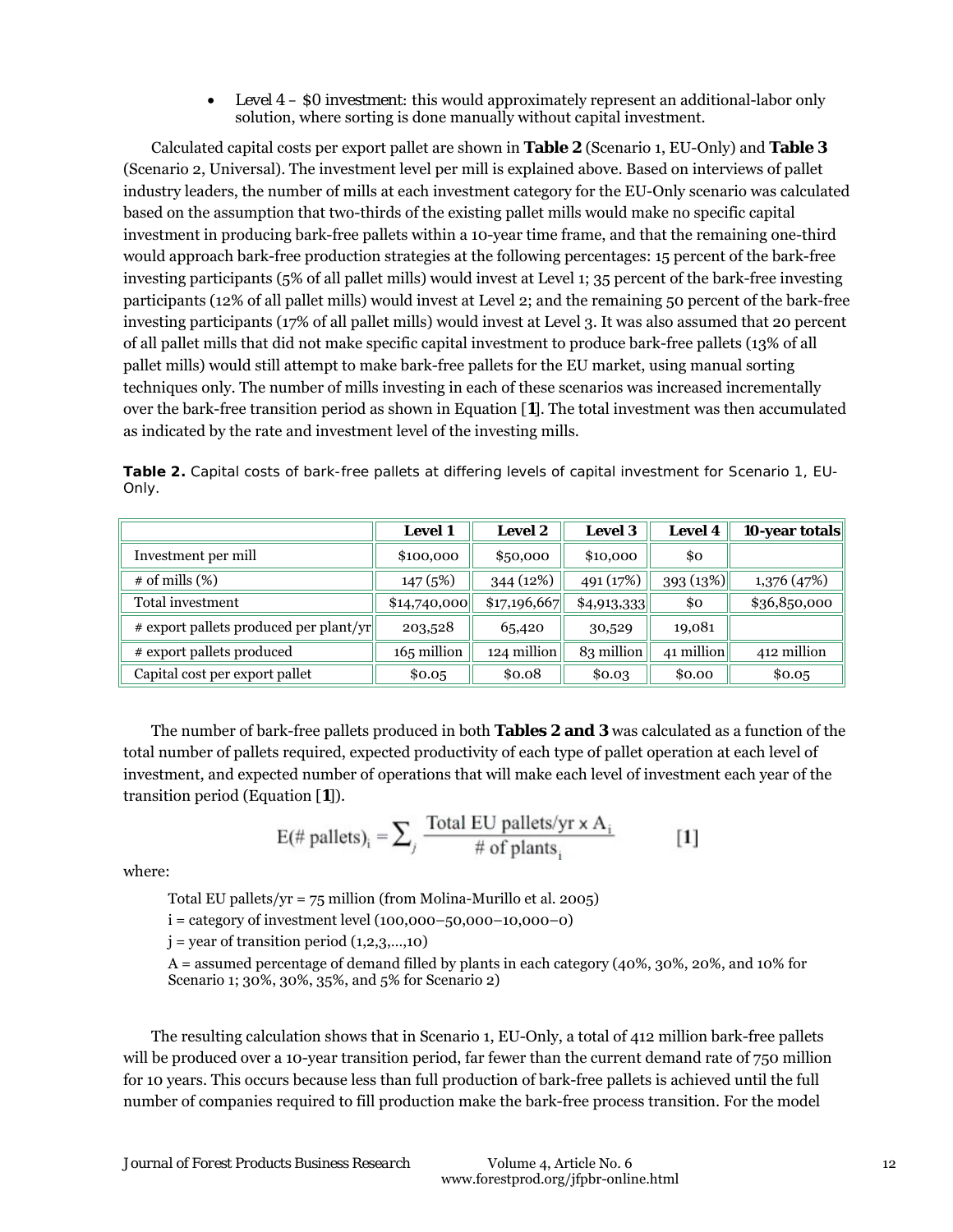developed, it was assumed that this full demand is not met until the tenth year of the transition, when the bark-free pallet production system should hit steady-state. This expectation is based on the current conversion rate of the pallet industry to the heat-treating process required by ISPM 15; at this point in time, 5 years after the implementation of the regulation, significant production conversion potential and market demand growth for heat-treated pallets are still seen. The assumption was made that another 5 years of conversion and demand growth will stabilize the supply and demand for heat-treated pallets; therefore, it was assumed that a similar 10-year period will be required for an implemented "bark-free" policy to reach steady-state.

A different distribution of bark-free pallet supply resulting in higher per pallet investment costs occurs under the assumptions of Scenario 2, Universal (**Table 3**). In this scenario, since all pallet producers are gradually forced into bark-free pallet production, the export to EU market is filled more evenly across the industry. For this study it was assumed that under this universal bark-free scenario, 50 percent of the producers will respond at the Level 3 – \$10,000 investment option, and that at the assumed rate of production under this option these producers will capture 36 percent of the EU export market, or 248 million of the 683 million bark-free pallets produced. The impact of this is that the producers opting for the higher levels of investment will realize lower returns on those investments as they capture significantly less of the market share per mill. Note that even with a universal requirement of a bark-free specification, the wood pallet industry is not likely to be able to convert fast enough to fill the entire 10-year demand; this short-fall will occur in the first 5 years, after which the supply of bark-free pallets will outstrip the EU demand.

|                                           | <b>Level 1</b> | <b>Level 2</b> | <b>Level 3</b> | <b>Level 4</b> | 10-year<br>totals |
|-------------------------------------------|----------------|----------------|----------------|----------------|-------------------|
| Investment per mill                       | \$100,000      | \$50,000       | \$10,000       | \$0            |                   |
| $\#$ of mills $(\%)$                      | 295(10%)       | 737 (25%)      | 1,474(50%)     | 442 (15%)      | 2,948 (100%)      |
| Total investment                          | \$29,480,000   | \$36,850,000   | \$14,740,000   | \$0            | \$81,070,000      |
| # Export pallets produced per<br>plant/yr | 76,323         | 30,529         | 17,809         | 8,480          |                   |
| # Export pallets produced                 | 124 million    | 265 million    | 248 million    | 46 million     | 683 million       |
| Capital cost per export pallet            | \$0.13         | \$0.16         | \$0.06         | \$0.00         | \$0.12            |

**Table 3.** Capital costs of bark-free pallets at differing levels of capital investment for Scenario 2, Universal.

## **Yield Loss Calculations**

The sorting options considered result in no net loss of lumber yield if the bark-free requirement is applied to export pallets only (Scenario 1, EU-Only) because the barky components can be utilized in nonexport production; thus, no increase in pallet raw material cost is assigned. If the bark-free requirement is extended to all North American production (Scenario 2, Universal), however, then the barky lumber or components that are sorted out are in fact recorded as yield loss since they cannot be used in any pallet product. The yield-reduction alternatives were evaluated at levels of yield loss as randomly simulated between the yield-loss ranges produced by studies performed by researchers at Oregon State University for softwood (5% to 8%) (Kuenzi 2002) and the U.S. Forest Service for hardwood (18% to 30%) (Steele 1984). Both studies evaluated the yield differential between sawing to allowable wane versus sawing to squared-edge lumber, a differential that, in effect, is the same as sawing to squared-edge to eliminate all remnant bark. These estimates do not capture defect due to barky defect other than bark in wane and are made on grade lumber; lower-grade pallet stock would lose proportionately more, but lacking study data,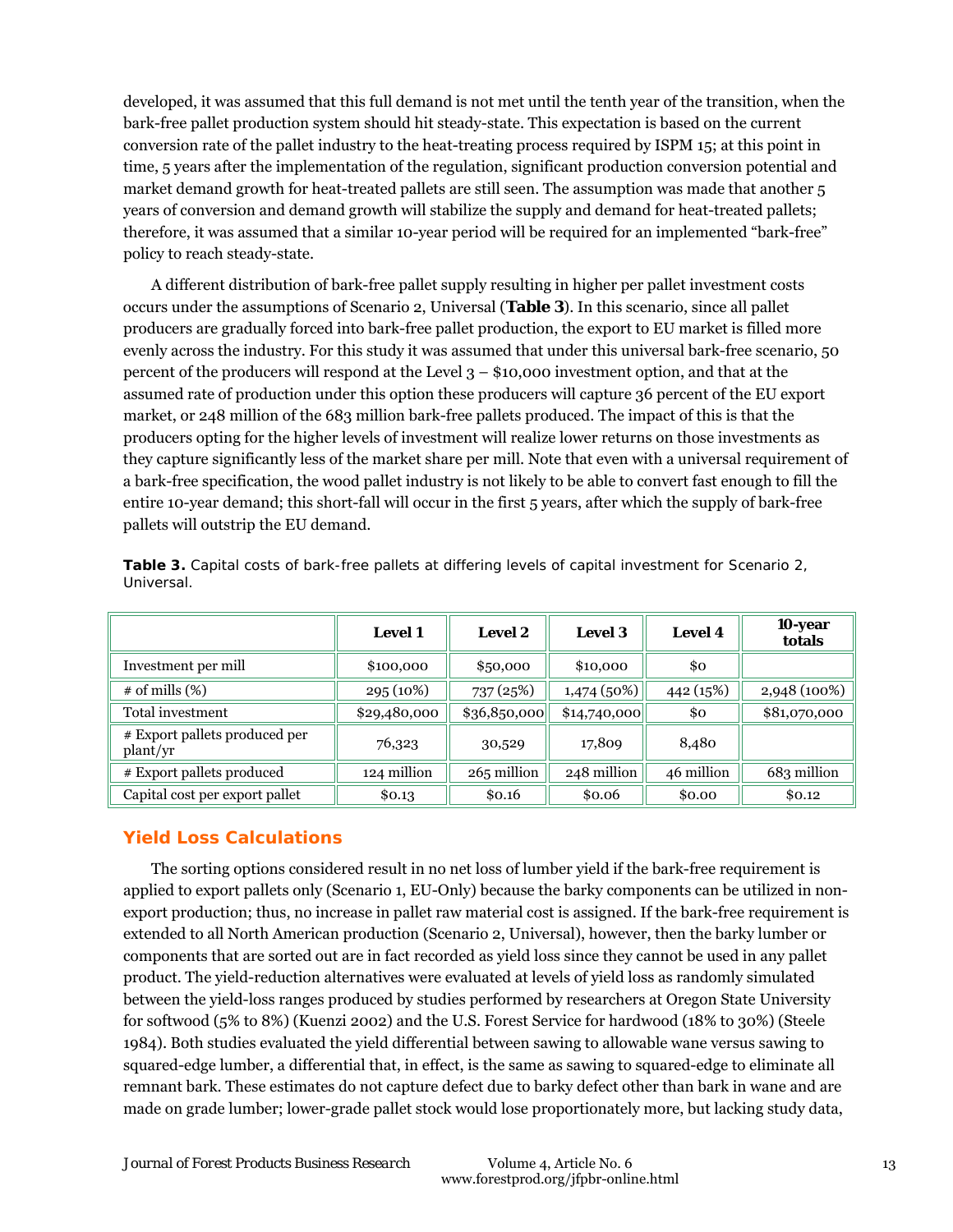grade lumber data was used to be conservative. In addition, Araman et al. (2003) found that hardwood pallet cants, which theoretically are bark-free, contained anywhere from 2.28 to 4.92 percent unsound defect on average, depending on species. This produces an additional yield loss beyond the estimates used in this simulation.

Modeling these yield loss relationships allows an understanding of price increase relationships for combinations of yield loss and the resulting price increase. For reference, Tait (2005) stated that based on the common implementation of bark-free pallet achievement in the United Kingdom, the requirement typically adds 10 to 15 percent to the lumber raw material cost of the "bark-free" pallet. Any realistic estimation of the actual lumber impact a specific manufacturer might realize would depend on the type of pallet being manufactured and the region in which it is being manufactured. To demonstrate the potential impact for manufacturers that currently have a \$3 to \$10 per pallet lumber cost, **Figure 6** was produced. **Figure 6** illustrates the differential impact on raw material prices for typical hardwood and softwood pallets of 20 board feet if a 10-percent increase in hardwood lumber prices and a 2.5-percent increase in softwood lumber prices occurred in combination with the expected yield loss for a bark-free requirement. As the Figure shows, hardwood pallet producers are likely to realize much higher impact on their lumber cost under the conditions of Scenario 2, Universal bark free than their softwood competitors.

**Figure 6.** Bark-free impact on lumber cost for a typical pallet of 20 board feet for base raw material costs of \$3 to \$10 (US) per pallet. Percentages indicate % cost increase for lumber above the producer's current base raw material cost per pallet.



#### **Lumber Price Increase Calculations**

The actual expected yield loss should exert considerable influence on lumber demand and prices, and may in fact result in much higher price increases than the assumptions of 10 percent and 2.5 percent made in **Figure 6**. Taking into account the possibility of more available low-grade lumber due to a changing forest composition, the range of lumber price increase used in Scenario 2 modeling includes 0 percent as its lower threshold. Using a randomly simulated price range that is based on a standard deviation of one-third the mean value, the simulation produces random price events normally distributed between 0 and three standard deviations above the mean price. Based on interviews of lumber producers in the study, the historical volatility of lumber prices, and the increasing competition of other wood products for the lower-grade wood, 33 percent and 7.5 percent were used for hardwood and softwood, respectively, as the mean lumber price increases in Scenario 2's modeling effort. Therefore, the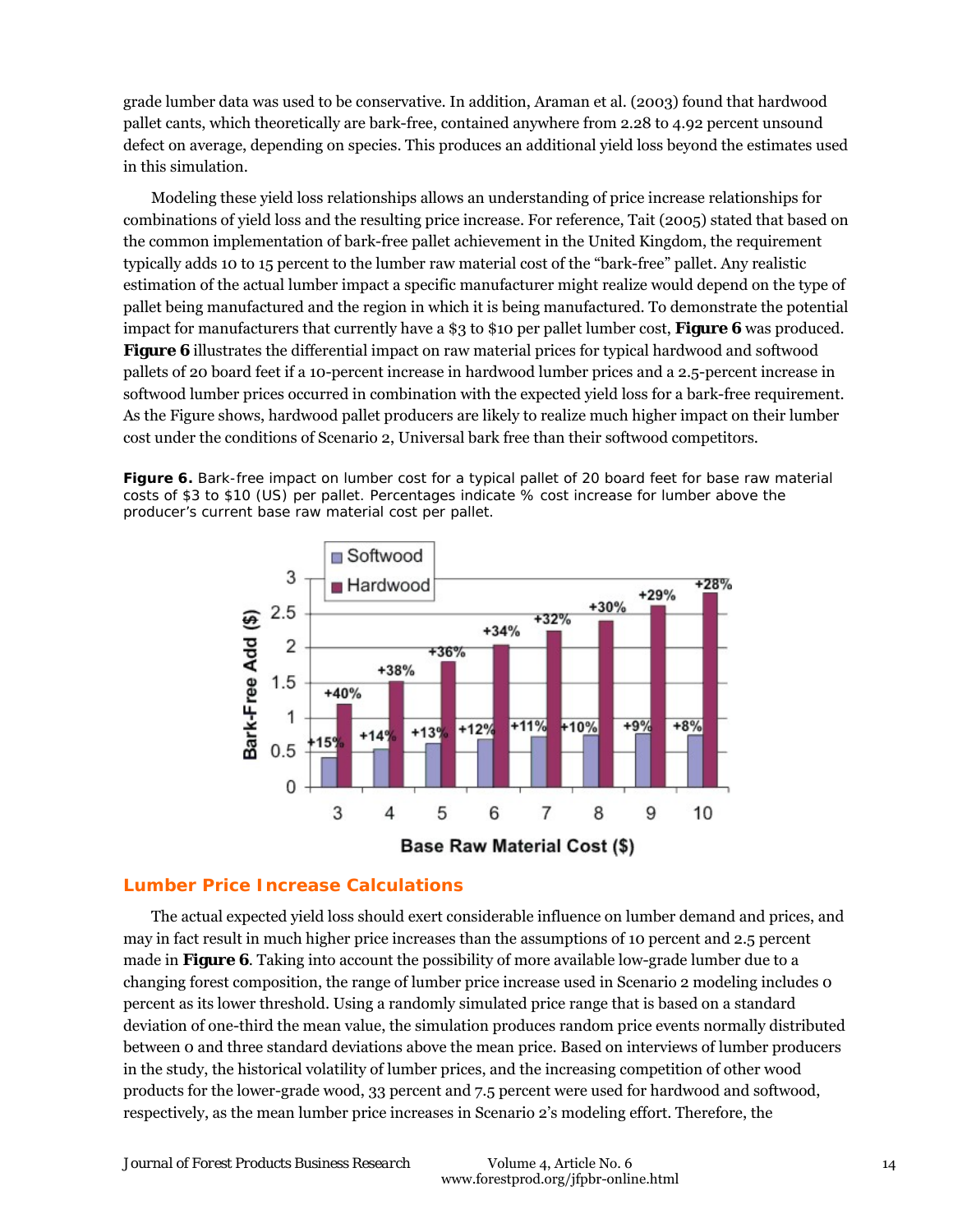represented price increase ranges for simulation of the expected market conditions created by Scenario 2, Universal, exclusive of yield loss, follow a normal distribution between 0 and 66 percent for hardwood, and 0 and 15 percent for softwood.

Lumber price increases associated with simulated yield-loss were in turn simulated based on distribution estimates of historical trends, the relative size of pallet production to total hardwood and softwood lumber consumption, and interviews with persons familiar with lumber market price movements. Based on these simulations, the raw material cost component of 100 replications of Scenario 2 showed average increases of 57 percent for hardwood and 14 percent for softwood (**Fig. 7**). These raw material cost increases under Scenario 2 are captured in the final calculations under environmental costs, as discussed later in the paper. Results reflected in **Figure 7** use price increase assumptions of N(0.33, 0.1) for hardwood, N(0.075, 0.025) for softwood, and yield loss ranges of U(0.18 to 0.30) for hardwood and U(0.05 to 0.08) for softwood. The function used to generate each of the points in **Figure 5** is given in Equation [**2**].

E(%) price increase)<sub>i</sub> = 
$$
\frac{I_i}{B_i} = \frac{(B_i * L_i) + (RND[LnvN (\mu_s, \sigma_s^2)])_i}{F_i * (RND[U (Pu, Pl)]/1000)_i}
$$
 [2]

where:

E(% price increase)i = Expected value of % lumber price increase per pallet for simulated point i and

 $I_i$  = lumber price increase per pallet, for simulated point i,  $i = 1$  to 100

 $B_i$  = baseline lumber price, per pallet, for simulated point i,  $i = 1$  to 100

 $\mu_s$  = mean price increase for simulated point i, i = 1 to 100; s = 0.33 for hardwood, s = 0.075 for softwood  $\sigma^2$ <sub>s</sub> = standard deviation price increase for simulated point i, i = 1 to 100; s = 0.1 for hardwood, s = 0.025 for softwood

 $F_i$  = bf per pallet for simulated point I (set at constant of 20 bf for this exercise)

Pu = Upper limit of likely pallet lumber price range, per mbf (500 for this exercise)

Pl = Lower limit of likely pallet lumber price range, per mbf (150 for this exercise)

 $L_i$  = yield loss for simulated point i, i = 1 to 100; U[0.18, 0.30] for hardwood, U[0.05, 0.08] for softwood.

**Figure 7.** Simulated pallet lumber cost increases under Scenario 2.



#### **Raw Material Cost Increase**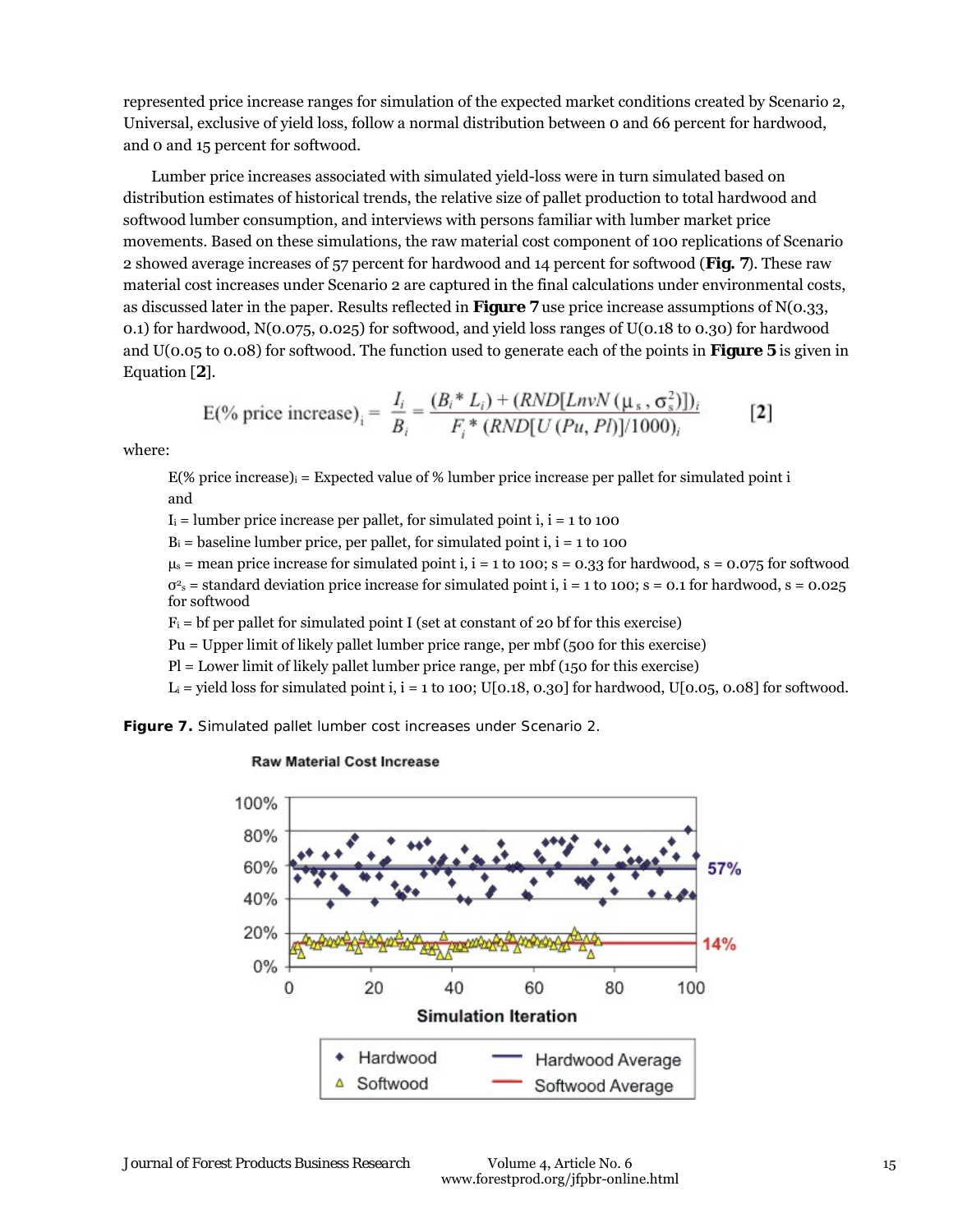**Figure 7** simulations represent the potential raw material cost impact of yield loss and estimated lumber price increase on a typical lumber pallet of 20 board feet under Scenario 2. No raw material cost impact is assumed for Scenario 1 since the sorted-out pallets or components can be used in domestic shipments.

#### **Labor and Administration Costs**

A second area of modeling required the labor and administration costs to be estimated for each of the scenarios. Higher capital investment results in lower labor costs per pallet, since capital effectively replaces labor. In this analysis, the labor factor was used to represent decreased productivity in scenarios requiring additional manual sortation. For example, companies that invested \$0 in capital investment for sortation were charged with six additional employees. It is possible that the required sortation could be accomplished with fewer than six additional employees, but this would come at the cost of productivity, producing a similar net result. The resulting labor and administration cost calculations for Scenario 1 are shown in **Table 4**, based on the labor cost data contained in **Table 1**. Similar methodology was followed to calculate these costs for Scenario 2. Administrative costs relative to carrying an additional pallet category inventory (in this case, bark-free pallets for export) were estimated by Ray et al. (2006) as \$0.50 per pallet and applied uniformly across all levels of Scenario 1 and Scenario 2.

|                                               | <b>Level 1</b>     | <b>Level 2</b>     | <b>Level 3</b>     | <b>Level 4</b>     | 10-year<br>totals  |
|-----------------------------------------------|--------------------|--------------------|--------------------|--------------------|--------------------|
| # of additional employees per mill            |                    | $\mathbf{2}$       | 3                  | 6                  | 4,668              |
| $#$ of mills                                  | 147                | 344                | 491                | 393                | 1,375              |
| Additional labor cost                         | $$26.6$ million    | \$124.2<br>million | \$266.1<br>million | \$425.7<br>million | \$842.5<br>million |
| Labor/pallet                                  | \$0.16             | \$1.00             | \$3.22             | \$10.32            |                    |
| Administration cost (export only<br>scenario) | \$0.50/pallet      | \$0.50/pallet      | \$0.50/pallet      | \$0.50/pallet      | \$206.3<br>million |
| # export pallets produced                     | 165 million        | 124 million        | 83 million         | 41 million         | 413 million        |
| L&A/pallet                                    | \$0.66             | \$1.50             | \$3.72             | \$10.82            | \$2.54             |
| Total 10-year labor and admin.<br>cost        | \$109.1<br>million | \$186.0<br>million | \$307.3<br>million | \$446.3<br>million | $$1.05$ billion    |

**Table 4.** Scenario 1 (EU-Only) labor and administration (L&A) costs associated with bark-free requirements on pallets for export of goods to the European Union.

## **Environmental Cost**

Finally, it was determined that an examination of the potential environmental cost of the bark-free pallet proposition was in order. Many proponents of the proposed rule are more concerned with the environmental outcomes of phytosanitary efforts than associated economic costs. In previous sections of this paper, the calculation methodology of estimating the potential economic cost of the bark-free requirement were demonstrated, based on the yield loss incurred by the higher lumber grade specifications required to fulfill the bark-free requirement. In that discussion, the "environmental" impact incurred under these same requirements was ignored. That is, the resulting yield loss would result in many more trees being harvested to produce the same number of wood pallets and containers.

But, the intrinsic value (or loss of value) from the action of harvesting more trees is open to debate and can be calculated many ways depending on the analyst's objectives. To remain conservative, the environmental cost was calculated based on a "flesh-value" calculation as explained by Dasgupta (1996).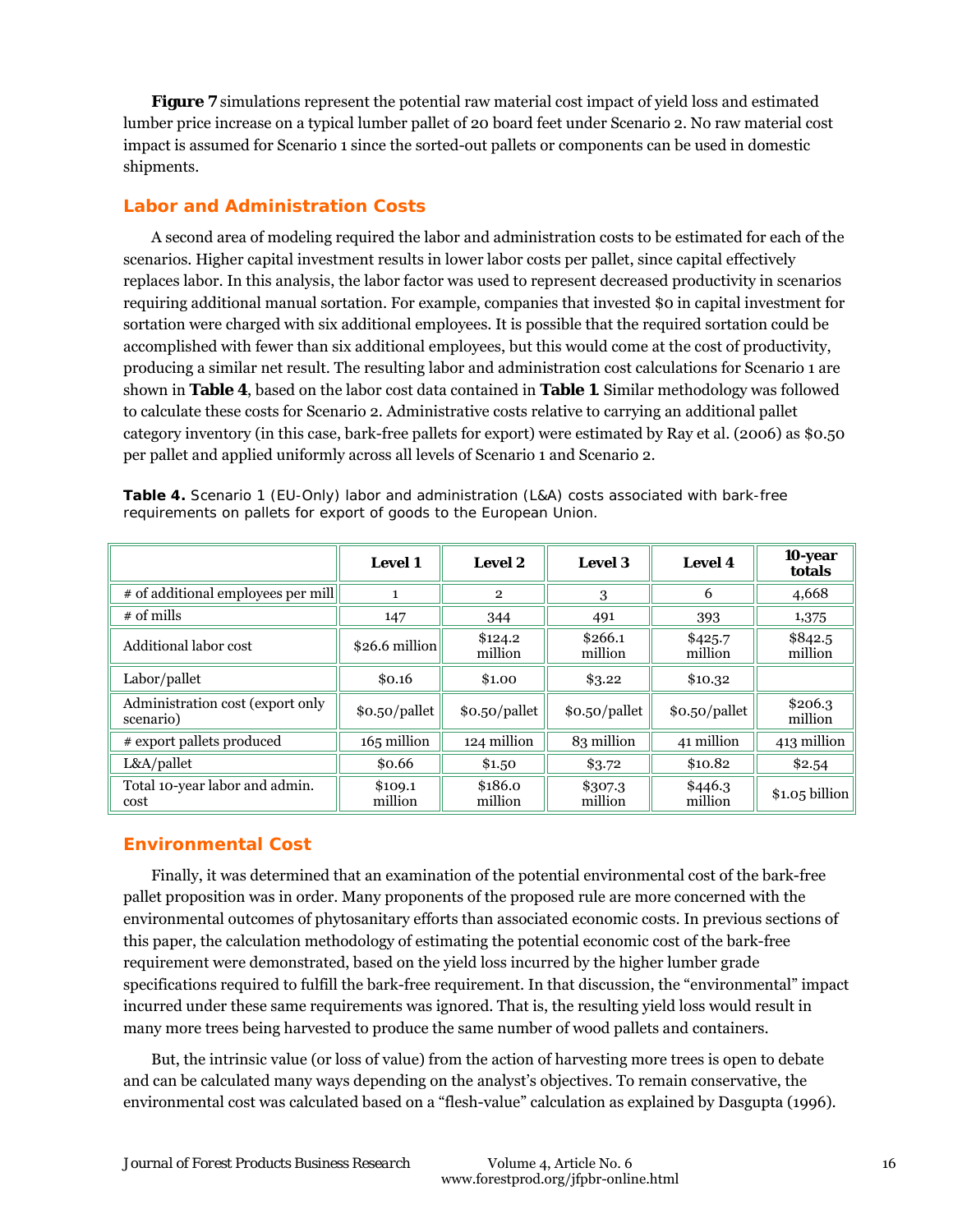Dasgupta points out that even though environmental resources are often cited as having intrinsic value above their actual use-value, the use-value methodology provides us with biased estimates of accounting prices, and this bias is sometimes useful in analysis of the resulting model coefficients. He noted that Spence (1974) took the accounting price of blue whales to be the market value of their flesh, and showed that under a wide range of plausible parametric conditions, it would be most profitable commercially for the international whaling industry to agree to a moratorium until the desired long-run population size were reached, and for the industry to subsequently harvest the creatures at a rate equal to the population's (optimal) sustainable yield. Likewise, if bark-free pallet requirements can be justified after the extra wood-value is taken into account, any specific recommendation would, obviously, be reinforced if the intrinsic worth of the phytosanitary risk reduction or the increased level of forest harvesting were added, even if unknown.

The calculation of this environmental cost, in terms of extra lumber consumption, is relatively straightforward. For Scenario 1, it is unrealistic to assume any environmental costs, under the expectation that the "barky" pallets will be utilized in domestic trade. Thus, no environmental cost is (theoretically) incurred in the case that bark-free pallets are required in trade solely with the European Union.

The "Universal" Scenario 2, however, requires that all pallets are eventually manufactured bark-free; thus, the "barky" wood is lost to the global trade system, and the resulting yield loss is replaced by defectfree wood from additional lumber production. Using an assumed future 10-year U.S. production total of 4.5 billion pallets, at 20 board feet per pallet, at the average yield loss rates of **Table 1**, and at the 2:1 ratio of hardwood to softwood pallets, it can be calculated that an additional 14.4 billion board feet of hardwood lumber, and an additional 1.95 billion board feet of softwood lumber, for a total of approximately 16 billion board feet, will be consumed to achieve bark-free pallet production under Scenario 2. Using the assumption of 160 board feet of lumber per 15-inch diameter at breast height (dbh) tree containing two 16-foot logs (Wenger 1984), an estimated 100 million additional trees would be harvested in the United States over 10 years in meeting the bark-free requirements of the proposed regulation. The cost of this additional lumber consumption is then used in the final calculation of the expected value of Scenario 2. Following the logic of Dasgupta (1996) and Spence (1974), the actual "economic" cost is based strictly on the calculated value of the additional lumber and its impact on the market. Thus, the "environmental cost" used in the analysis is merely stated in terms of this additional footage of lumber, and the intrinsic value of the additional harvesting of 100 million trees as required for this option is left out of the economic calculations.

Likewise, the environmental cost is assigned monetary value in Scenario 3, the "Replacement" scenario, only through the raw material costs incurred (for alternative raw material) and saved (for elimination of wood use). Under this scenario, wood is phased out of pallet and container use for alternative raw materials, thus producing a theoretical environmental "gain" in the amount of the lumber not used for pallet production. A comprehensive valuation of environmental cost of this scenario, however, would necessarily include a calculation of the environmental "costs" of the alternative material used in the replacement of the wood, whether it be engineered wood, paper, steel, or plastic. These calculations, while beyond the scope of the current study, are ripe ground for future research.

## **Results and Discussion**

#### **Scenario 1 – EU-Only**

**Figure 8** illustrates the expected annual costs of Scenario 1 for each year over a 10-year transition period. As demonstrated, labor and administration costs far outweigh the capital costs of producing barkfree pallets. The accumulated total of these costs for the 10-year period is \$1.08 billion, comprised of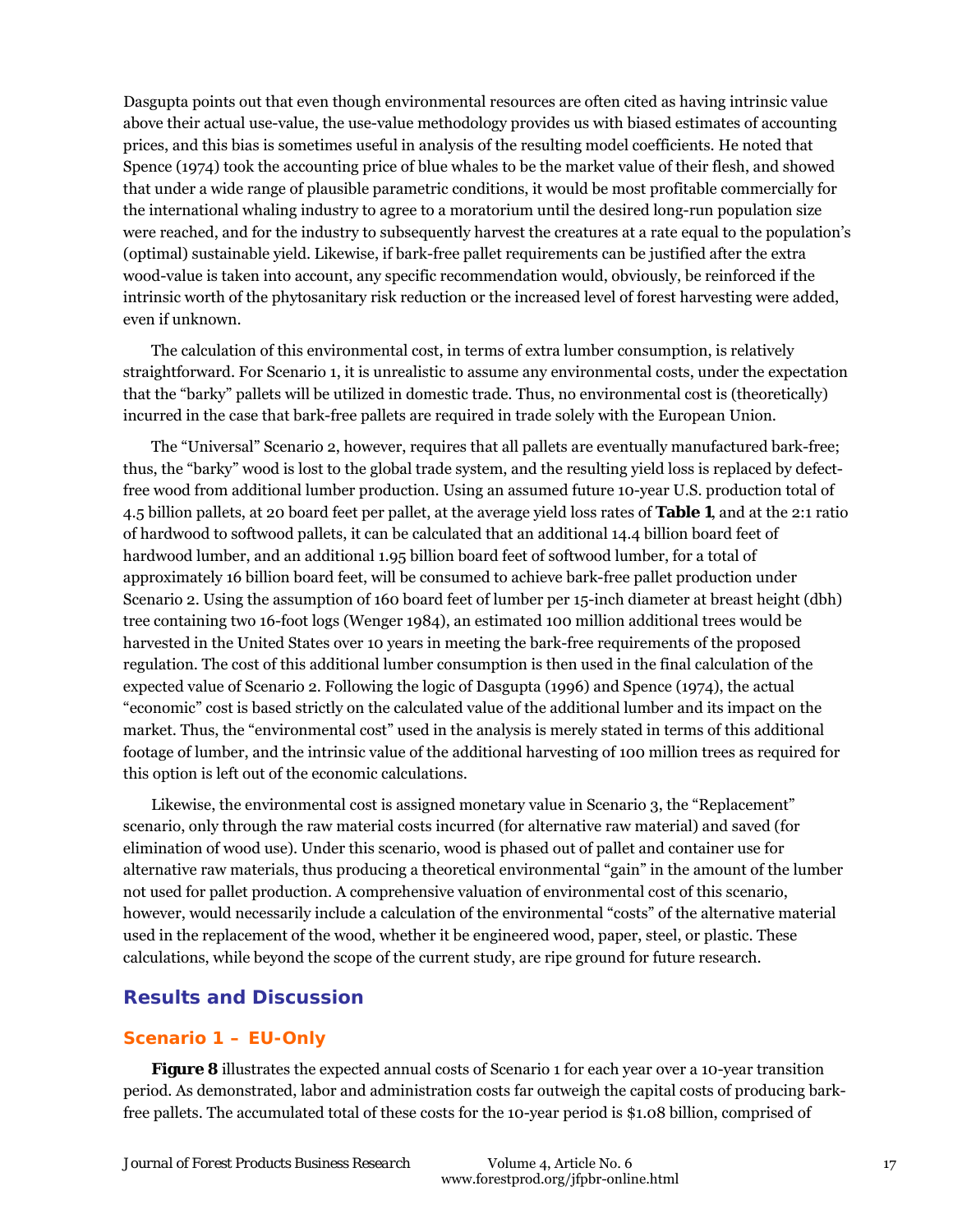\$1.05 billion in labor and administration costs, and \$36.85 million in capital costs. After this period, the additional cost of bark-free pallet production to maintain a steady-state annual cost is expected to be around \$200 million per year. These numbers result in an average per-pallet cost increase of \$2.69 for each of the 412.5 million bark-free export pallets produced over the 10-year transition period.



**Figure 8.** Scenario 1 annual costs of U.S. bark-free pallet production.

**Figure 9** illustrates that these costs impact companies inversely to the amount invested in capital expenditure. Perhaps one unexpected outcome of the bark-free requirement is that smaller, less capitalized pallet companies will incur proportionately much more of the total cost of the bark-free regulation as they struggle to remove barky defects through much more manual labor and its associated costs and decreases to productivity.





## **Scenario 2 – "Universal" requirement of bark-free pallets for all trade**

**Figure 10** illustrates the expected annual costs for Scenario 2 for each year over a 10-year transition period. Under this scenario, the environmental cost due to increased lumber consumption to replace all the sorted and disposed-of bark occurrences dwarfs all of the other costs. The accumulated total of these costs for the 10-year period is \$14.2 billion comprised of \$12.2 billion in raw material costs, \$1.9 billion in labor and administration costs, and \$81 million in capital costs. After this period, the cost of bark-free pallet production to maintain a steady-state annual cost is expected to be around \$2.5 to \$3 billion per year. These numbers result in a total per-pallet cost increase of \$3.15 for each of the bark-free pallets produced, or, if allocating the total cost to the export pallets only, \$20.77 per bark-free export pallet.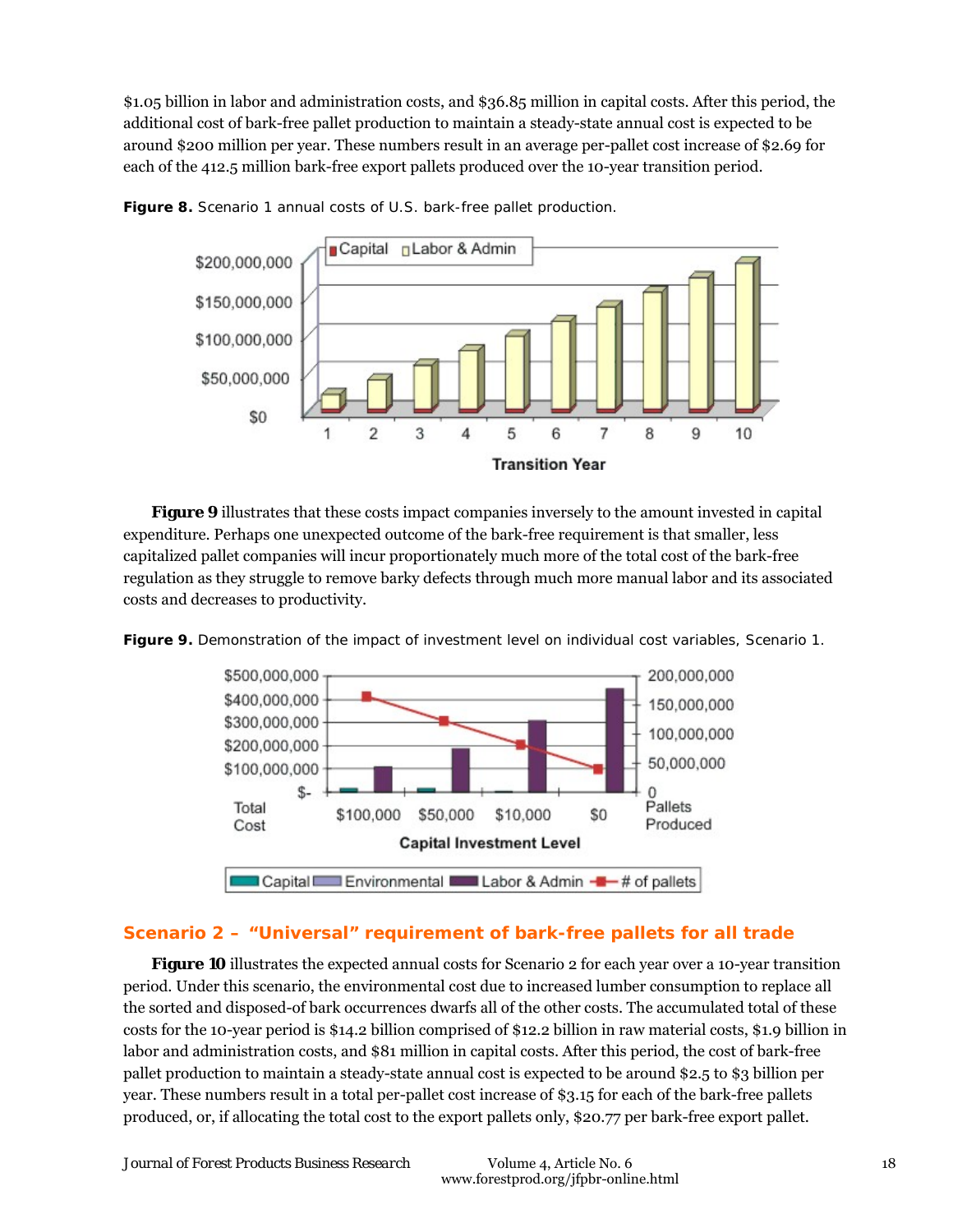**Figure 10.** Scenario 2 annual costs of U.S. bark-free pallet production.



**Figure 11** illustrates again, as did **Figure 9**, that these costs impact companies inversely to the amount invested in capital expenditure. In addition, **Figure 11** also demonstrates how those companies that are able to make capital investments generate higher raw material costs, due to higher production, but their number of bark-free pallets produced, and therefore, their total cost per pallet produced, is less than the non-investing companies.

**Figure 11.** Demonstration of the impact of investment level on individual cost variables, Scenario 2, including projected lumber consumption as environmental cost.



## **Scenario 3 – Replacement Scenario: Wood pallets suffer complete market replacement by alternative shipping platforms**

**Table 5** presents the logic of Scenario 3, one in which plastic pallet production displaces solid wood pallets in international trade. Considering first the potential number of pallets that will be lost to plastic pallet alternatives, the high-value product sectors will most likely be assumed to switch to the alternative system. Assuming that these product sectors consume anywhere between 25 percent and 60 percent of the export pallets gives us an expected value of 147 million pallets per year that will be lost by the wood pallet producers. This assumption has a high probability of occurrence because of the high product value to pallet cost ratio.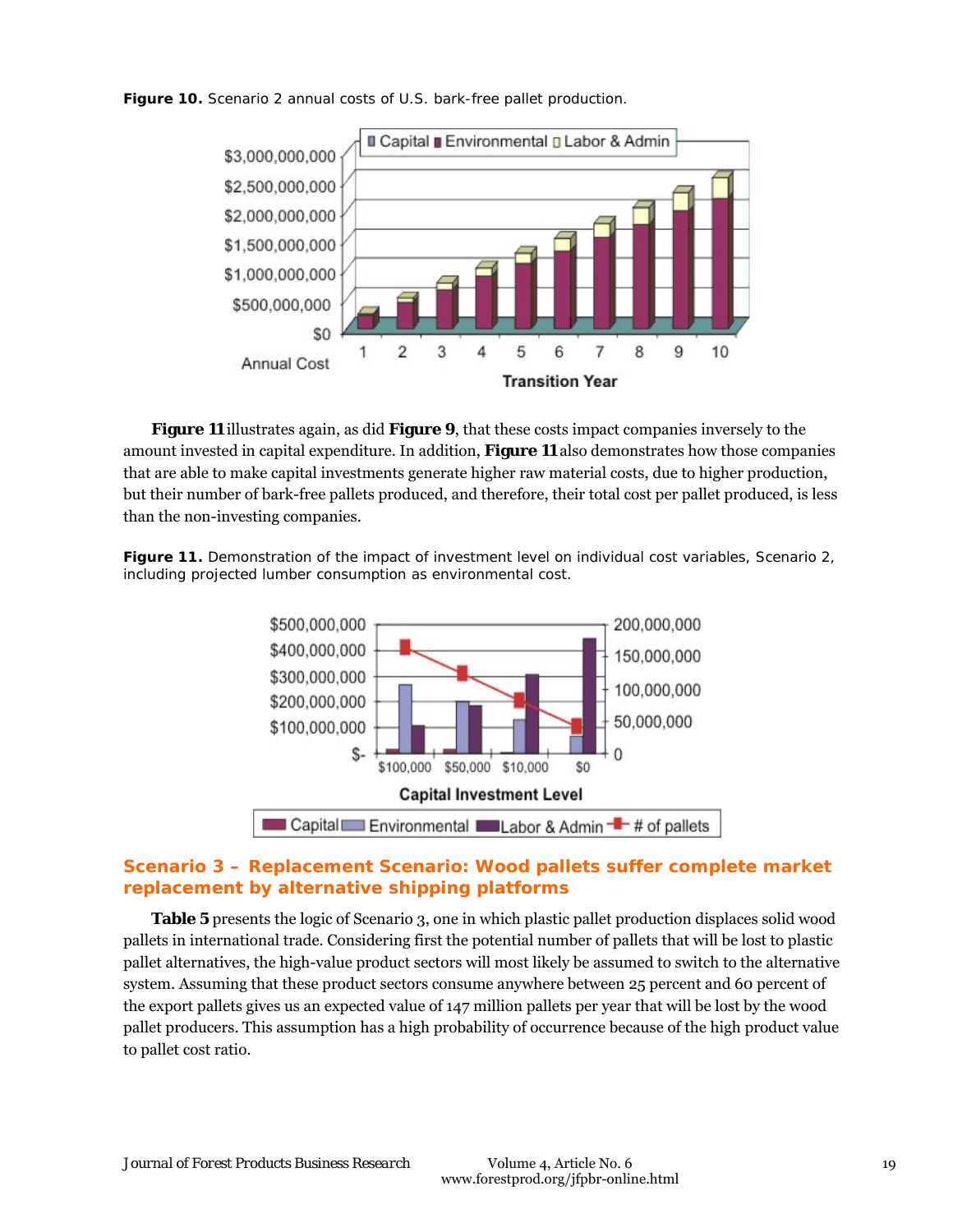**Table 5.** Calculated cost of Scenario 3, total product replacement of wood export pallets by plastic pallets.

| Variable                                                     | <b>Units</b>                                                                                                                                                                | 10-year cost                                                                                                                             |
|--------------------------------------------------------------|-----------------------------------------------------------------------------------------------------------------------------------------------------------------------------|------------------------------------------------------------------------------------------------------------------------------------------|
| Product \$ impact based<br>on potential market<br>share loss | 85% to 92% of the export business (25% to<br>60% of the pallets used)                                                                                                       | Product value of \$757 to \$820 b<br>84 to 210 (147) mm pallets                                                                          |
| Cost of replacement<br>platform                              | 50% one-way plastic pallets @ \$12 to<br>\$35/pallet * 25% increase due to volume price<br>pressure 50% multi-use or custom plastic @<br>\$55 to \$80/pallet * 10% increase | Average product value of \$5,364 per<br>pallet for these sectors (Plastic pallet<br>prices are 0.3% to 1.6% of average<br>product value) |
| Pallet replacement costs<br>by high-end users (one-<br>way)  | 0.12 to 0.30 $*$ 35 million @ 15 to \$43.75/pallet<br>price                                                                                                                 | 4.2 to 10.5 million pallets/yr<br>\$63 to \$459.4 million<br>$$261.2$ mm * 10 = \$2.612 b                                                |
| Pallet replacement costs<br>by high-end users<br>(multi-use) | 0.12 to 0.30 $*$ 35 million @ \$60 to \$88/pallet<br>price                                                                                                                  | 4.2 to 10.5 million pallets/yr<br>\$252 million to \$924 million<br>$$588$ mm $*$ 10 = \$5.88 b                                          |
| Capital costs                                                | \$250,000 to \$400,000 investment per mold *<br>2,000 molds                                                                                                                 | \$500 to \$800 million = \$650 million                                                                                                   |
| Environmental savings<br>of lumber – export only             | 98 mm hw pallets * 20 bf/pallet * 0.34/bf +<br>49 mm sw pallets * 20 bf/pallet * 0.19/bf                                                                                    | \$853 million                                                                                                                            |
| Total cost estimate:<br>Scenario 3                           | $$2.612 b + $5.88 b + $650 mm - $853$<br>million over 147 million plastic replacement<br>pallets                                                                            | \$8,289,000,000<br>\$56.38/pallet                                                                                                        |

The average product value per pallet of \$5,364 is calculated as the total product value (roughly \$790 billion) divided by 147 million pallets. The expected cost of the plastic pallets, taking into account probable price increases of 25 percent (one-way) and 10 percent (multi-use) for increase in demand and rising cost of plastic (Stratis 2006), results in plastic pallets that range anywhere from \$15 to \$88 each. These apparently high pallet costs still only represent 0.3 to 1.6 percent of the average product value, which, when weighed against the cash-flow risk of potential product quarantine at ports, is a minor cost that will likely be taken by these high-end customers upon one or more reported major quarantine episodes. It should be noted that the 147 million plastic pallets under calculation leave us far short of the estimated 750 million demand for export pallets; in fact, the 412 million bark-free wood pallets will still have an export market, so the \$1.12 billion additional cost to achieve these 412 million pallets under Scenario 1 could also be included. The additional cost has been left out as an inconsequential additional complexity to the demonstration under development.

The cost of these plastic replacement pallets, then, is calculated as \$8.492 billion (\$2.612 billion for the estimated 50% one-way pallets, and \$5.88 billion for the other 50% multi-use pallets). Added to this cost is a conservative \$650 million for individual pallet molds that producers will have made for their needs. Finally, to account for the difference in cost between these plastic pallets and the wood ones they will replace, the environmental savings are subtracted, in terms of wood not used, which is calculated as \$853 million. (Some argue that the environmental cost of the plastic pallets is actually higher than the wood; but this is left for another investigation.) These calculations leave us with a total cost increase estimate of \$8.289 billion, or \$56.38 per export pallet.

## **Calculation of Expected Cost of All Three Scenarios**

The expected cost of all three scenarios is calculated as the product of the cost of each scenario times its associated probability: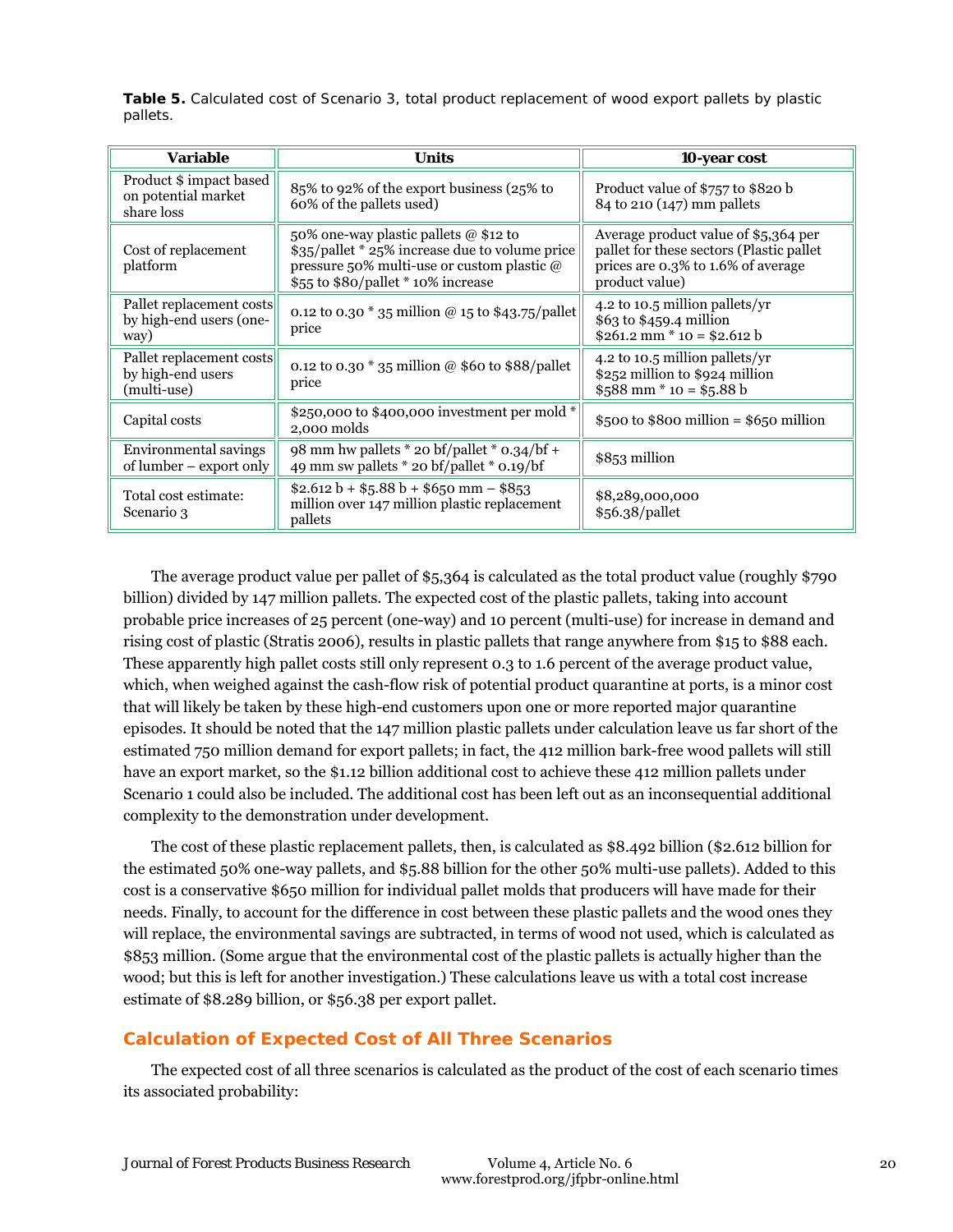$E(Cost) = \sum Cost_{(Scenarioi)} * P_{(Scenarioi)}$  [3]

where:

$$
i=1\;{\rm to}\; 3.
$$

Since the expected cost of each scenario has been calculated, what remains is the calculation of the expected probabilities of each scenario. This study remained true to economic logic; that is, the probability of something occurring is inversely related to its cost, all other things being equal (Equation [**4**]).

P(Scenario)<sub>i</sub> = Standardized Cost (Scenario)<sub>i</sub> \*  $1/\Sigma$  Standardized Costs (All Scenarios)

where:

```
Standardized Cost (Scenario)<sub>i</sub> = [Cost (Scenario)<sub>3</sub>/Cost (Scenario)<sub>1</sub>]<sup>*</sup>Cost(Scenario)<sub>3</sub>
and 
i = 1 to 3. [4]
```
Application of Equation [**4**] results in calculated probabilities of 0.828, 0.064, and 0.108 for Scenarios 1, 2, and 3, respectively. Substitution of these calculated probabilities into Equation [**3**] with their related costs results in an expected cost of bark-free pallet regulation of \$2.697 billion over a 10-year transition period (**Table 6**).

|                                        | <b>Total cost</b> |                        |                          |  |
|----------------------------------------|-------------------|------------------------|--------------------------|--|
| <b>S2, Universal</b><br>S1, EU-only    |                   | <b>S3, Replacement</b> |                          |  |
| 36,850,000                             | 51,590,000        | 650,000,000            |                          |  |
| 1,048,755,000                          | 1,937,743,000     | 8,492,000,000          |                          |  |
| $\Omega$                               | 12,164,404,000    | (853,000,000)          |                          |  |
| 1,085,605,000                          | 14, 153, 737, 000 | 8,289,000,000          |                          |  |
| Number of U.S. mills affected<br>1,375 | 2,948             | n/a                    |                          |  |
| 789,530                                | 4,801,132         | n/a                    |                          |  |
| 82.8                                   | 6.4               | 10.8                   |                          |  |
|                                        |                   |                        | 2,696,776,000            |  |
|                                        |                   |                        | 10-year cost by scenario |  |

**Table 6.** Summary table of key calculations in this analysis.

## **Limitations**

## **Economic Transaction Costs**

One potential area of cost increase for the bark-free proposition is that of economic transaction costs. Program administration, port enforcement, unintended consequences, and the cultural costs of incomplete information and economic "opportunism" are now routinely being recognized by economists as "hidden" costs that are extremely hard to quantify, yet quite real (Rao 2003). One possibility for evaluation of comparative efficiency of governing structures is based on direct assessment of costs for transaction in different organizations. Often, however, that possibility is restricted due to: difficulties measuring the absolute level of transaction costs; opposite dynamics of different items of costs in various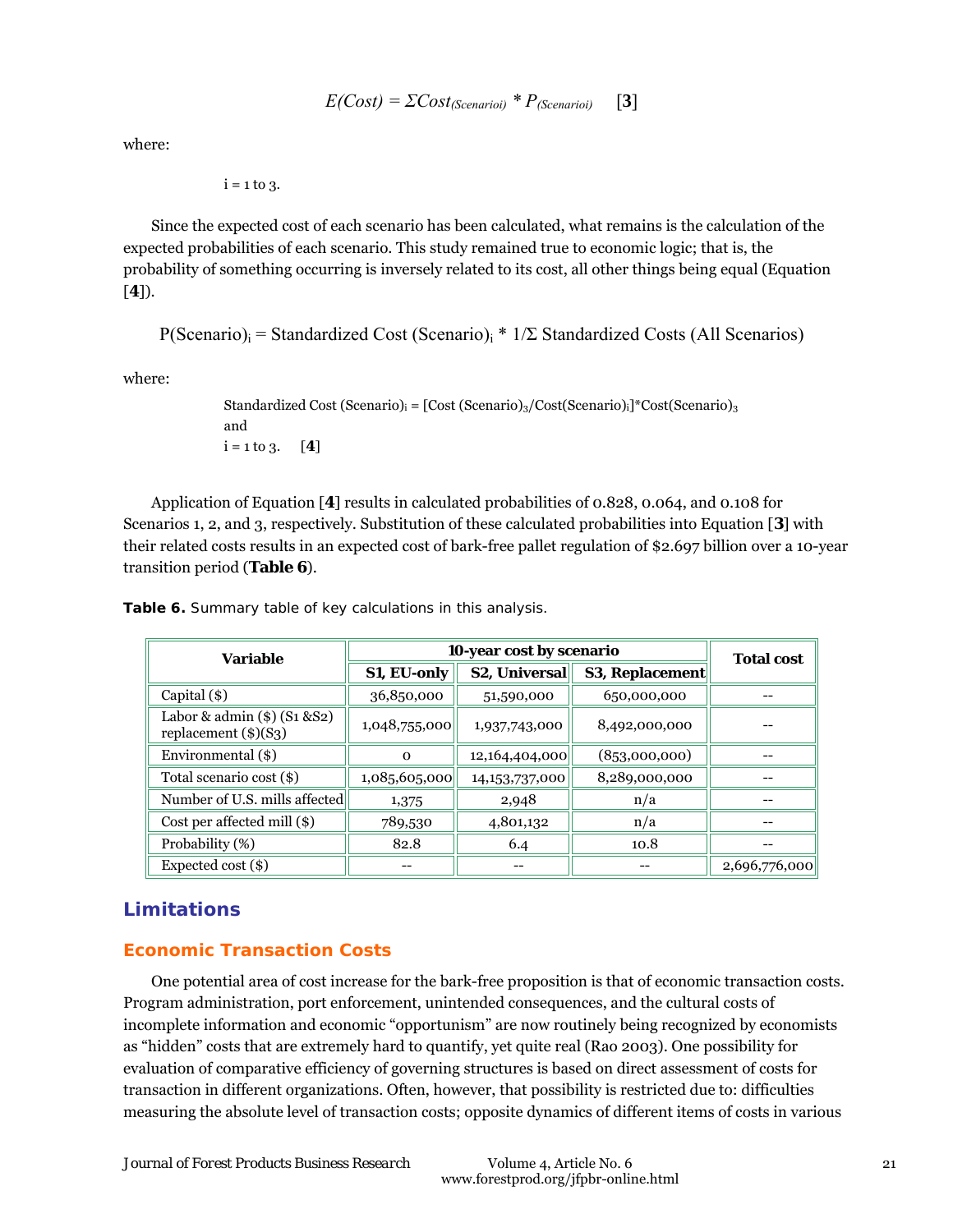organizations; realization of complex (and interlinked) rather than pure modes in transitional trade; and alternative forms of bureaucratic organization, eliminating the basis for fair comparison (Bachev 2004).

It is important to assess the impact of a new institutional restriction (a new EU standard giving new property rights arrangement for trading partners) – namely introduction of bark-free requirement by the EU. The assumption applied is that new institutional modernization will change the traditional costs structure in U.S. industry, increasing both production and transaction costs. If transaction cost estimates were included in this modeling, the goal would be to define the level of associated changes in levels of different costs (total costs) in the three postulated scenarios.

Based on the poorly defined definition of the proposed requirement, the demonstrable significant error rate in program inspection and enforcement, the uncertainty concerning how the programs will be administered, and the likelihood of graft occurring to circumvent the proposed rule in certain cultures, the authors believe the actual economic transaction costs will be substantial and different for each of the three scenarios. But, lack of adequate data precludes their inclusion in this study. More work is warranted in this area.

#### **Point Estimates and Author Estimates of Baseline Data**

The data cited in **Table 1** forms the foundation of this study. In all cases, it represents a best estimate for each variable from all of the sources cited in the study. Pallet industry data is scarce; individual producers rarely keep accurate production data, pallet customers do not typically share their purchasing data, and government data are usually interpolated from macro-level trade estimates. A few countries have better pallet industry data than the United States; most do not. The authors believe the sources cited in **Table 1** are the most reliable authorities and have chosen their figures accordingly.

As future global trade policies with respect to pallet and container usage become more controversial, the precision of cost estimates for differing policy scenarios may become more critical. If this in fact happens, future analyses must be built on more precise data, data which does not currently exist. A framework for better pallet industry data collection and maintenance would certainly improve future global trade and environmental policy formulation.

## **Conclusions**

#### **Policy Implications**

The *expected* economic cost to U.S. pallet producers of this proposed EU bark-free requirement is \$2.7 billion in total, or \$915, 875 per pallet producer on average, over the 10 years it would take to reach full implementation of the program. After the 10-year market equilibrium has been reach, the expected economic cost will total around \$600 million per year, or just over \$200,000 average per year for each of the 2,948 U.S. pallet producers.

The *minimum* 10-year cost of the requirement to U.S. producers, as calculated under the assumptions of an EU-only implementation, would be just under \$1.1 billion, or \$789,530 average per participating producer, after which the total cost to the 1,375 participating export-pallet producers will be approximately \$200 million per year, an average of \$145,000 per producer per year. The *maximum* 10 year cost to U.S. producers, as calculated under the assumptions of a universal implementation, would be more than \$14 billion (\$4.8 million average per producer) over the initial 10-year transition period and \$2.5 to \$3 billion (\$850,000 to \$1 million average per producer) for each of the 2,948 U.S. pallet producers per year thereafter.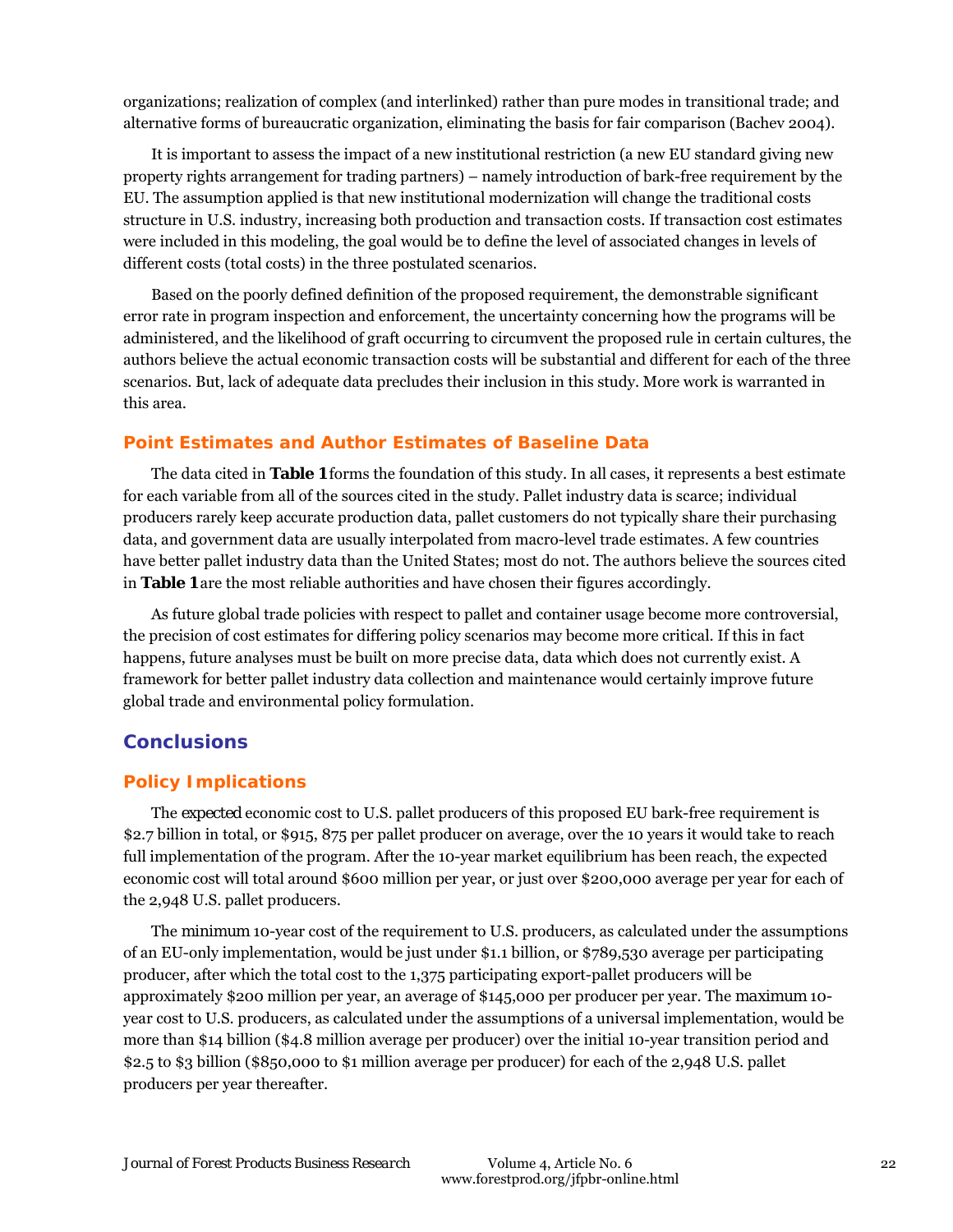The environmental impact of this requirement, if the bark-free standard is adopted for EU trade only, would be negligible since the pallets or pallet components sorted out due to bark could still be used in U.S. continental trade. The environmental impact of this requirement, if the bark-free standard is adopted universally, would be an additional 16 billion board feet of lumber, or approximately 100 million additional trees, consumed over these 10 years to achieve the same level of U.S. pallet production currently achieved without the bark-free restrictions. This projected environmental impact reflects only U.S. production figures and would be many times larger when the entire world production of wood packaging materials is considered.

The economic impact of a regulatory action is most accurately measured over the entire transitional period of the regulation. The transitional simulation in this study illustrates that the annual cost of the first year of the regulation is only a small fraction of the annual cost that will be realized by the tenth year, when it might be expected to attain a steady-state annual cost. It is, therefore, important for the international bodies responsible for the regulation to recognize the full cost of the regulation as it is realized at its steady-state cost, as estimated from the last year of the transition.

In all three scenarios examined, the immediate demand for bark-free pallets will far out-strip the immediate supply. In all three scenarios, the cumulative supply of bark-free pallets is not likely to catch the cumulative demand even by the end of the transition period. This situation will create conditions of instability in pallet markets, causing a likely increase in pallet prices, and creating potential problems in program administration, port enforcement, economic "opportunism", and other unintended consequences.

#### **Management Implications**

Labor and administration costs, environmental costs, and economic transaction costs to convert to a bark-free production system far outweigh any necessary capital expenditure by the wood pallet industry. Therefore, a potential outcome of the bark-free requirement is that smaller, less capitalized pallet companies will incur proportionately much more of the total cost of the bark-free regulation as they struggle to remove barky defects through a higher level of manual labor, with its associated costs and decreases to productivity. On a global scale, this might imply that small local pallet producers, both in industrialized and in developing countries, will be the most disadvantaged competitors under the requirement of bark-free pallet production.

While the advantage in the EU-only and Replacement scenarios goes to those producers who have the resources to invest significant capital, those same producers will realize lower returns on those investments in the Universal scenario, since they will capture significantly less of the market share per mill if the entire pallet industry is forced into compliance.

Finally, the biggest potential impact comes in the form of a product replacement threat to the wood packaging industry. The implication that pallets with remnant bark or barky defects, even though properly treated to ISPM standards, carry greater phytosanitary risks to the world's forests is one that can be easily exaggerated, misconstrued, and improperly enforced, while not easy to scientifically prove or disprove. This condition will most certainly be exploited by wood packaging's competitors, and the resulting accumulation of misinformation and disinformation could cost the wood packaging industry its most profitable product mix component and drive a large segment of the industry out of business. This situation, represented by Scenario 3 of this analysis, carries a transitional cost of \$8.3 billion to U.S. pallet producers and pallet customers, not counting the costs related to displaced wood pallet industry workers or the environmental impact of the resulting increase in demand for petroleum-based plastic feed stocks.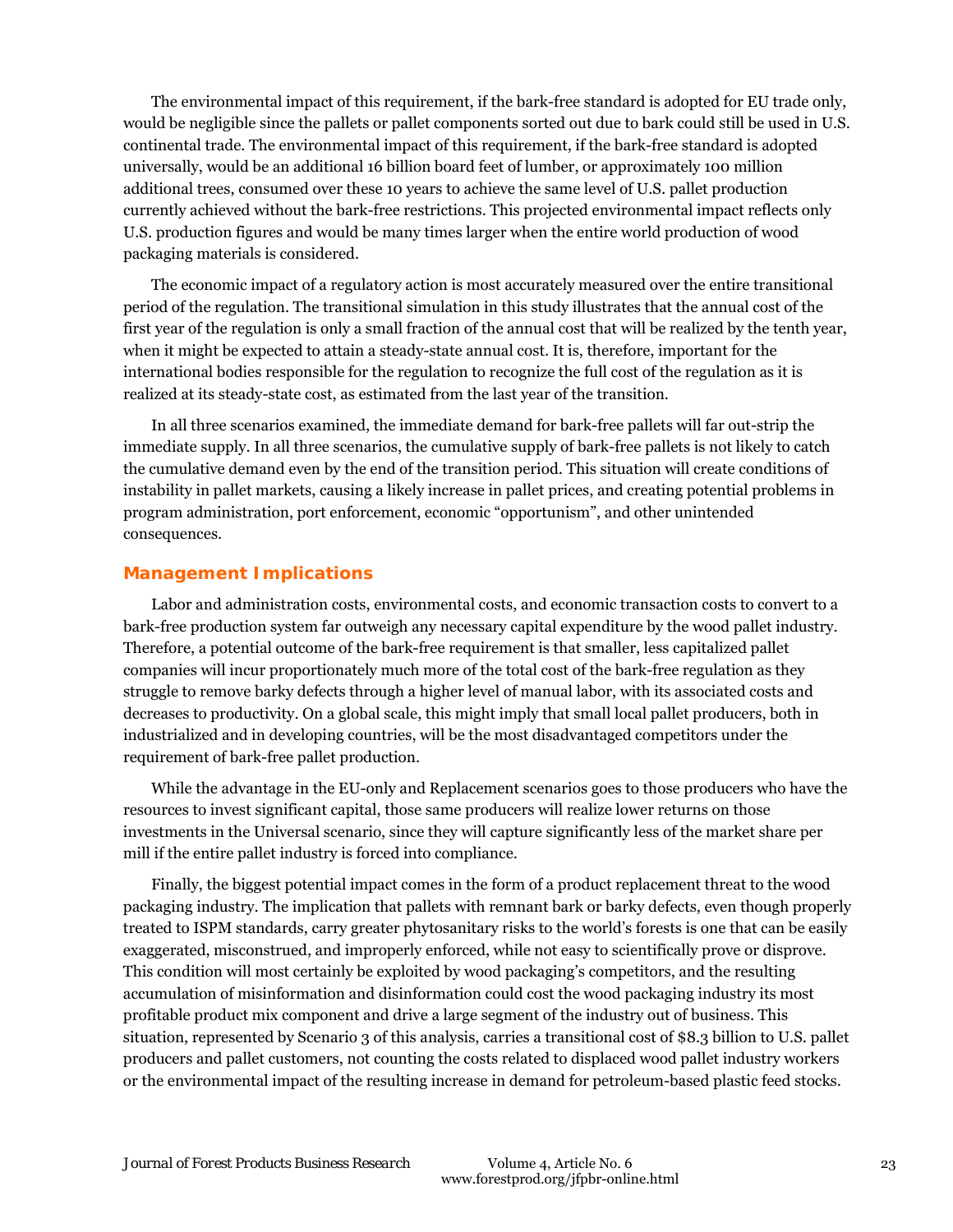## **Literature Cited**

- Araman, P.A., M.F. Winn, M.F. Kabir, X. Torcheux, and G. Loizeaud. 2003. Unsound defect volume in hardwood pallet cants. Forest Prod. J. 53(2): 45-49.
- Bachev, H. 2004. Efficiency of agrarian organizations. *In*: Farm Management and Rural Planning. Kyushu University, Fukuoka, Japan. 5:135-150.
- Brindley, E. and C. Brindley. 2004. Pallet material costs climb: Pallet prices can't hold pat for long. Pallet Profile Weekly, Special Report. Industrial Reporting, Ashland, VA. 4 pp.
- Bush, R.J., R.A. Araman, and V.S. Reddy. 1997. Pallet recycling and material substitution: How will hardwood markets be affected? *In*: Proceedings Eastern Hardwoods: Resources, Technologies, and Markets. J. Wiedenbeck, Ed. Forest Products Society, Madison, WI pp. 67-73.
- Christoforo, J.C., R.J. Bush, and W.G. Luppold. 1994. A profile of the U.S. pallet and container industry. Forest Prod. J. 44(2): 9-14.
- Dasgupta. P. 1996. The economics of the environment. *In*: Proceedings of the British Academy, 90:165-221. www.britac.ac.uk/pubs/src/keynes95/01conten.html.
- European Union (EU). 2004. Commission Directive 2004/102/EC. Official Journal of the European Union. http://europa.eu.int/comm/food/plant/organisms/imports/special\_en.htm.
- European Union (EU). 2006. An overview of EU rules on wood packaging material. http://europa.eu.int/comm/food/plant/organisms/imports/overview\_eu\_rules.pdf.
- Fraser, R.F., W.W. Johnson, and P.R. Blankenhorn. 1990. A description of the 1986 pallet manufacturing industry in Pennsylvania. Forest Prod. J. 40(6): 43-47.
- Haake, R.A., T.R. Petrice, P. Nzokou, and D.P. Kamdem. 2006. Do insects infest wood packing material with bark following heat treatment? 4th Meeting of the International Forestry Quarantine Research Group. Rome, IT. 3 pp.
- Interim Commission on Phytosanitary Measures (ICPM). 2002. International Standards for Phytosanitary Measures Publication No. 15: Guidelines for Regulating Wood Packaging Material in International Trade. Secretariat of the International Plant Protection Convention, Food and Agriculture Organization of the United Nations, Rome, IT. 15 pp.
- IFQRG. 2005. 3rd Meeting of the International Forestry Quarantine Research Group. Rome, IT. 11 pp. www.forestryquarantine.org/Dec-2005-Report\_e.pdf.
- IFQRG. 2006. 4th Meeting of the International Forestry Quarantine Research Group. Rome, IT. 12 pp. www.forestryquarantine.org/Oct06/CFIA\_ACIA-IFQRG\_Meeting\_Report\_Official.pdf.
- IUFRO. 2006. Alien invasive species and international trade. International Union of Forestry Research Organizations, Working Group 7.03.12. Radom, Poland. www.forestresearch.gov.uk/fr/infd-6j7fhc.
- IPPC. 2007. IPPC survey on bark of ISPM No. 15 marked wood packaging. International Plant Protection Convention. Posted on the International Phytosanitary Portal 1/26/2007. www.ippc.int/servlet/CDSServlet?status=ND0xNzE0NTEmNj1lbiYzMz0qJjM3PWtvcw~~.
- Kuenzi, T. 2002. The effects of wane allowance, kerf, and target size reduction on sawmill optimization. Oregon State University, Corvallis, OR. 29 pp. www.lsize.com/ftp/literature/kuenzi\_report.pdf.
- Luppold, W. 1996. Structural changes in the central Appalachian hardwood sawmilling industry. Wood and Fiber Sci. 28(3): 346-355.
- Luppold, W. 2003. Is the hardwood market entering a new era? Part II. Hardwood Market Report 81(42): 11-13.
- Luppold, W. 2005. The number of hardwood sawmills continues to decrease Is that bad? 2004: The Year at a Glance. Hardwood Market Report, Special Issue (Feb.). pp. 80-84.
- McCurdy, D.R. and J.E. Phelps. 1996. The pallet industry in the United States: 1980, 1985, 1990, and 1995. Department of Forestry, Southern Illinois University at Carbondale, Carbondale, IL. 16 pp.
- McCurdy, D.R., J.T. Ewers, F.H. Kung, and D.B. McKeever. 1988. A study of lumber use in pallets manufactured in the United States: 1982 and 1985. Forest Prod. J. 38(2): 11-15.
- Michael, J.H. 1997. A characterization of the Texas pallet industry. Forest Prod. J. 47(2): 27-30.
- Molina-Murillo, S., T. Smith, M. Reichenbach, and R. Smith. 2005. Impact of international phytosanitary standards on wood packaging materials end users: Pre-implementation assessment. Forest Prod. J. 55(9): 24-26.
- Mumford, J.D. 2002. Economic issues related to quarantine in international trade. European Review of Agricultural Economics. 29(3): 329-348.
- NWPCA. 2005a. Environmentalists are lobbying to eliminate wood packaging. Pallet Central (June). The National Wooden Pallet and Container Association, Alexandria, VA. p. 24.